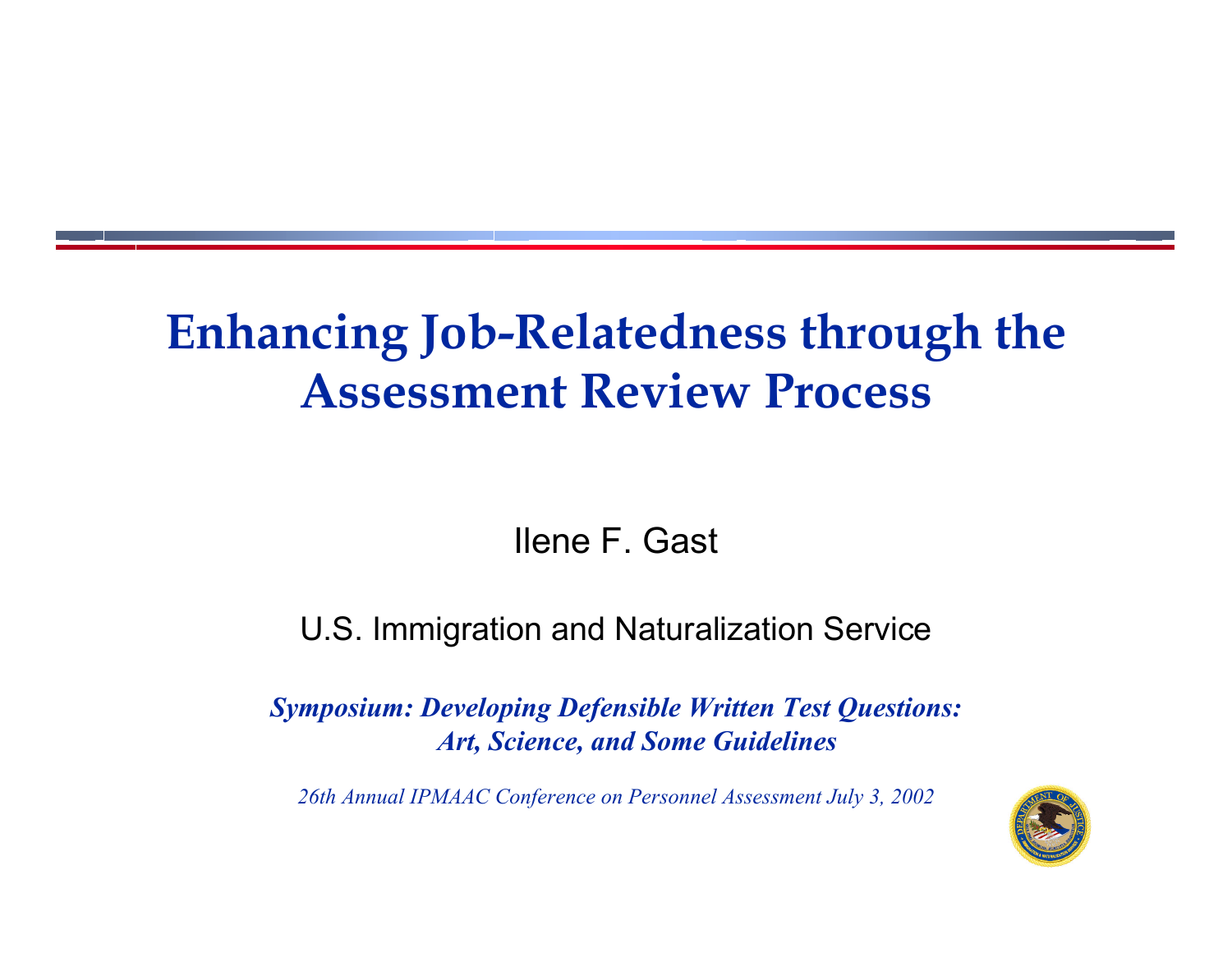## **The In-Basket**









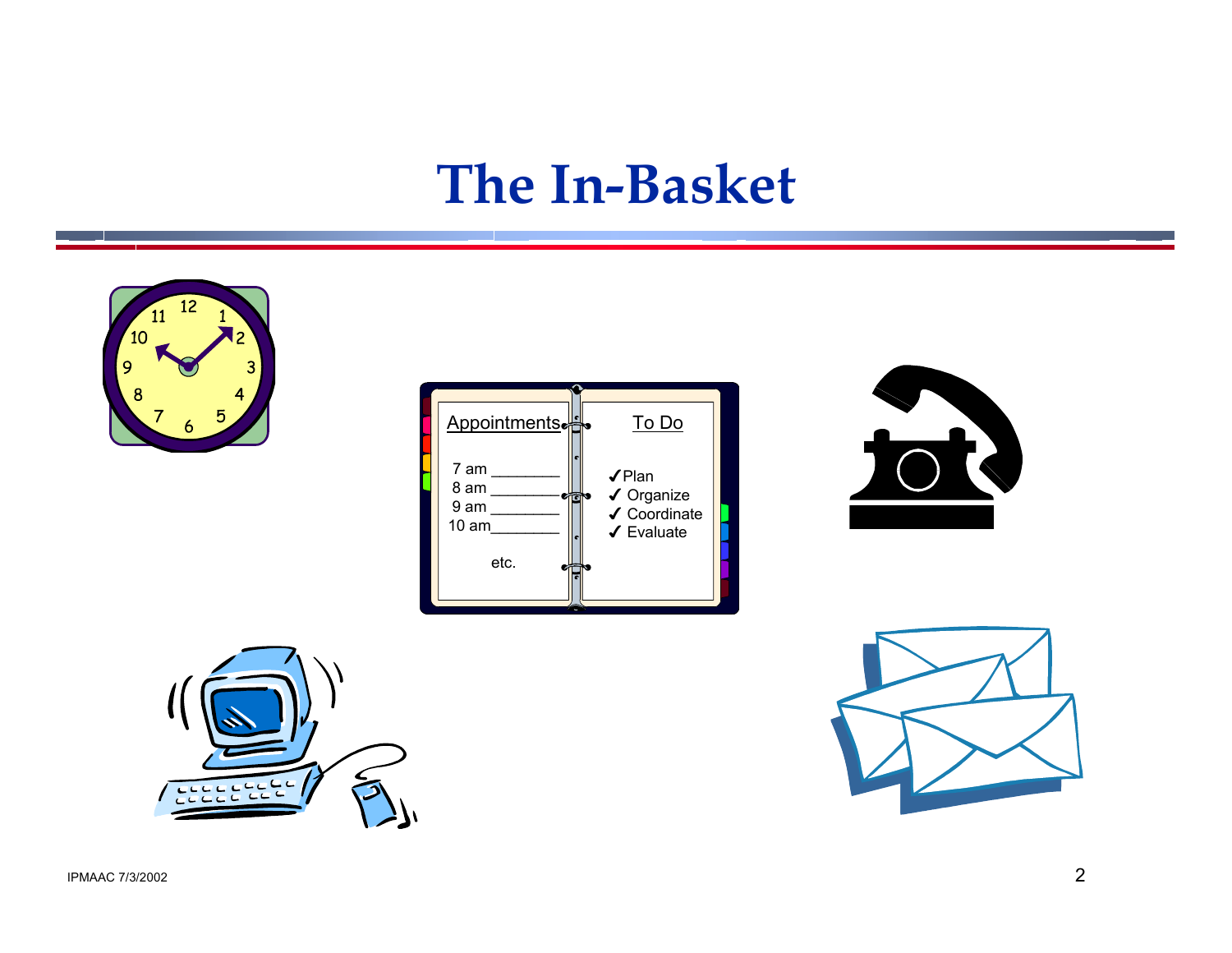## **The Competency-Based Promotional Assessments**

### *Assessment Strategy*

| <b>Competency Area</b>       | <b>Decision</b><br><b>Making</b> | <i><b>In-Basket</b></i> | <b>Writing</b> | Job<br><b>Experience</b><br><b>Measure</b> |
|------------------------------|----------------------------------|-------------------------|----------------|--------------------------------------------|
| <b>Thinking Skills</b>       | X                                |                         |                |                                            |
| <b>Administrative Skills</b> |                                  | X                       |                |                                            |
| <b>Writing Skills</b>        |                                  |                         | X              |                                            |
| <b>Technical Skills</b>      |                                  |                         |                |                                            |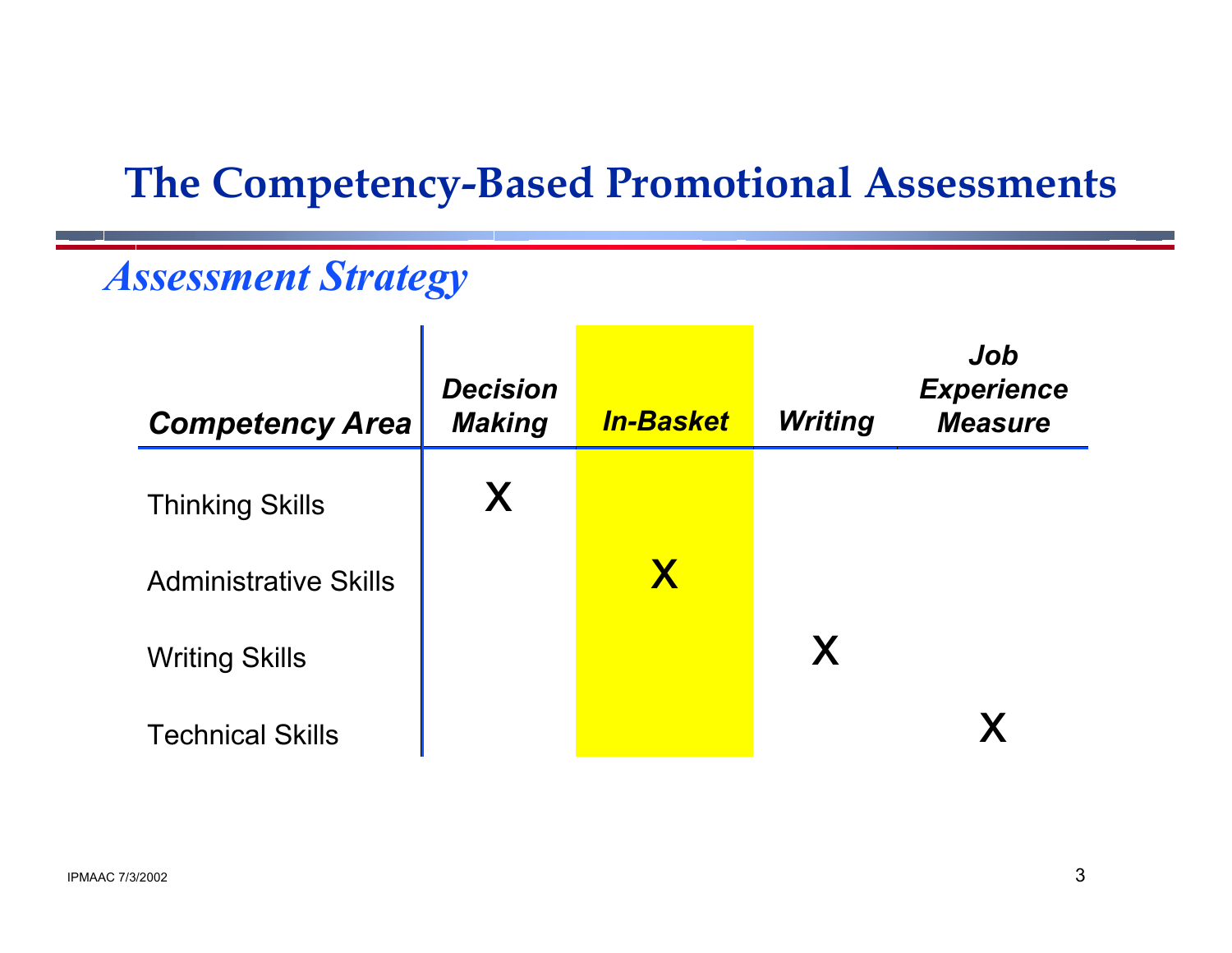# **Overview**

### *Assembling the In-Basket*

- O Collect Source Materials from Incumbents
- O Develop In-Basket Scenario and Documents
- O Review In-Basket/Generate Responses (SMEs)
- OWrite Items per Test Plan

### *Refining the In-Basket*

- OReview Technical Adequacy
- O Review Job-Relatedness and Fidelity (SMEs)
- OAssemble Final Assessment
- O Review for Policy and Sensitivity (R&D Management)
- OPrepare for Publication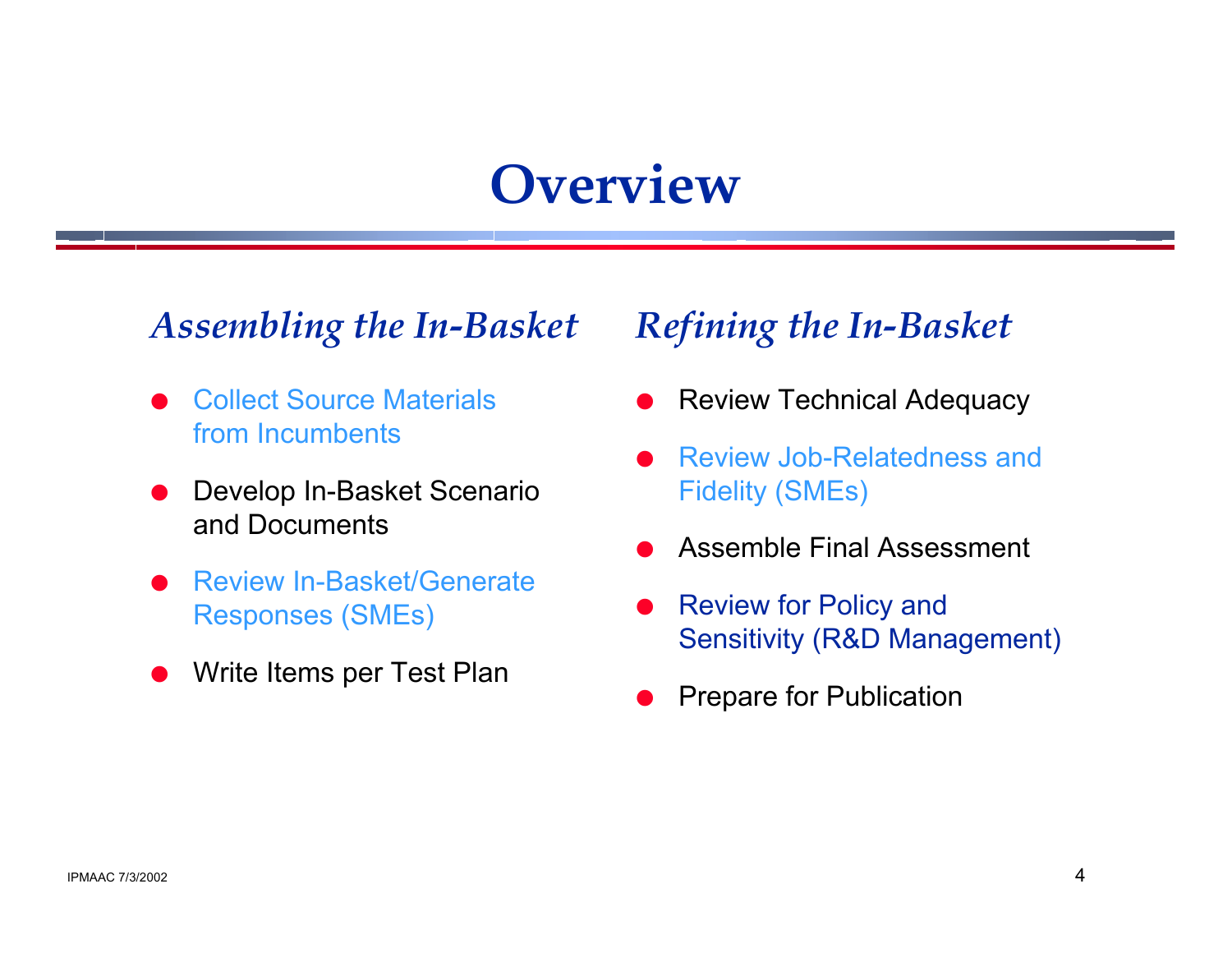## **Collecting Source Materials**

## $\bullet$  **Visit Representative Sites**

- » Tour facilities
- » Meet with managers
- » Conduct interviews with job incumbents
	- Learn about a "typical day"
	- Collect critical incidents
	- Collect representative documents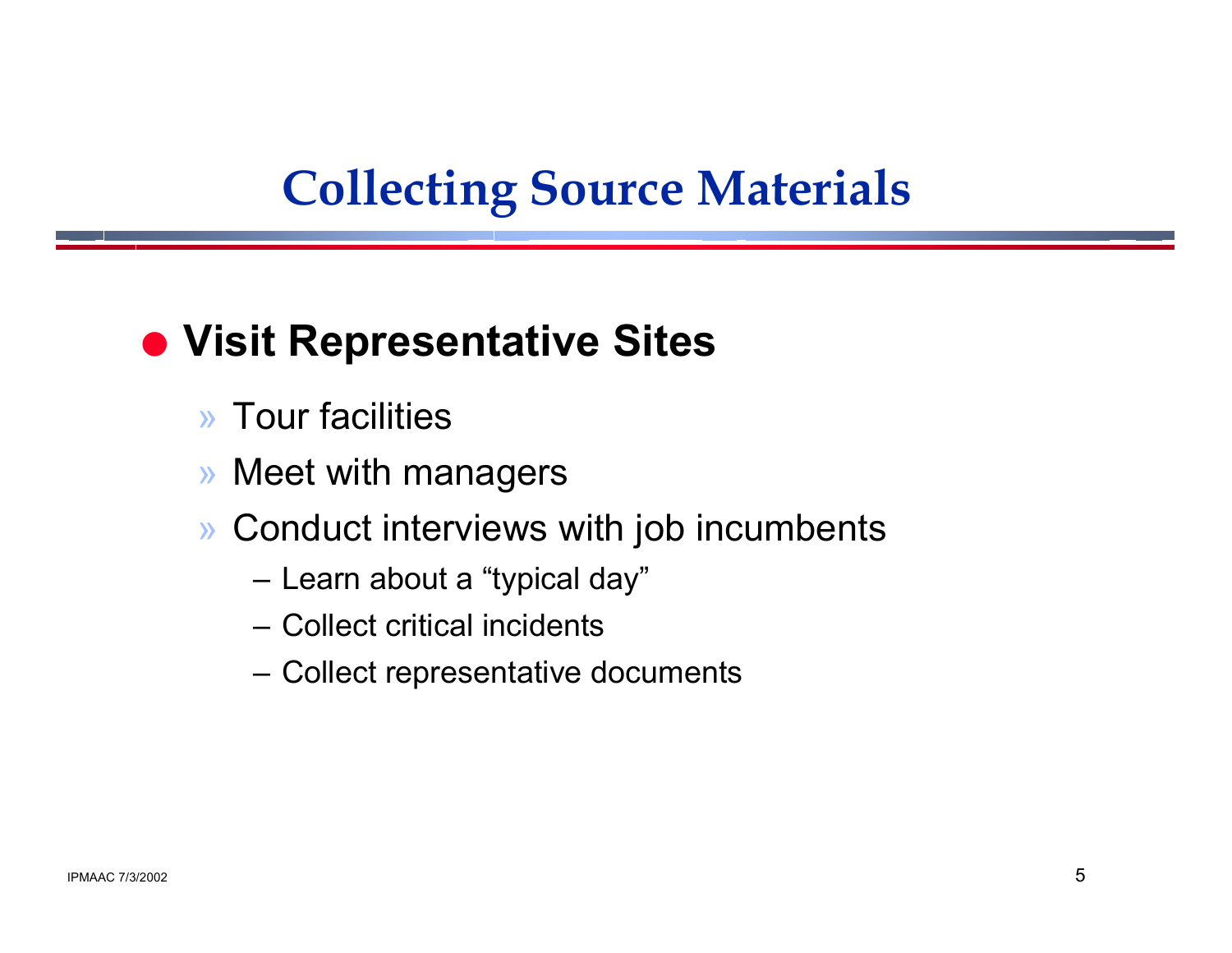## **Developing the Scenario and Documents**

#### O**The Document Pool and Scenario Should:**

- »Present a variety of problems and issues
- » Represent job duties and critical tasks
	- Each document requires performance of least one critical task
- » Represent the full range of work products
	- Include various formats (notes, memos, letters, e-mails, etc.)
- » Elicit all identified competencies
	- Each individual document should be "competency rich"
	- The document pool should include all competencies and subcompetencies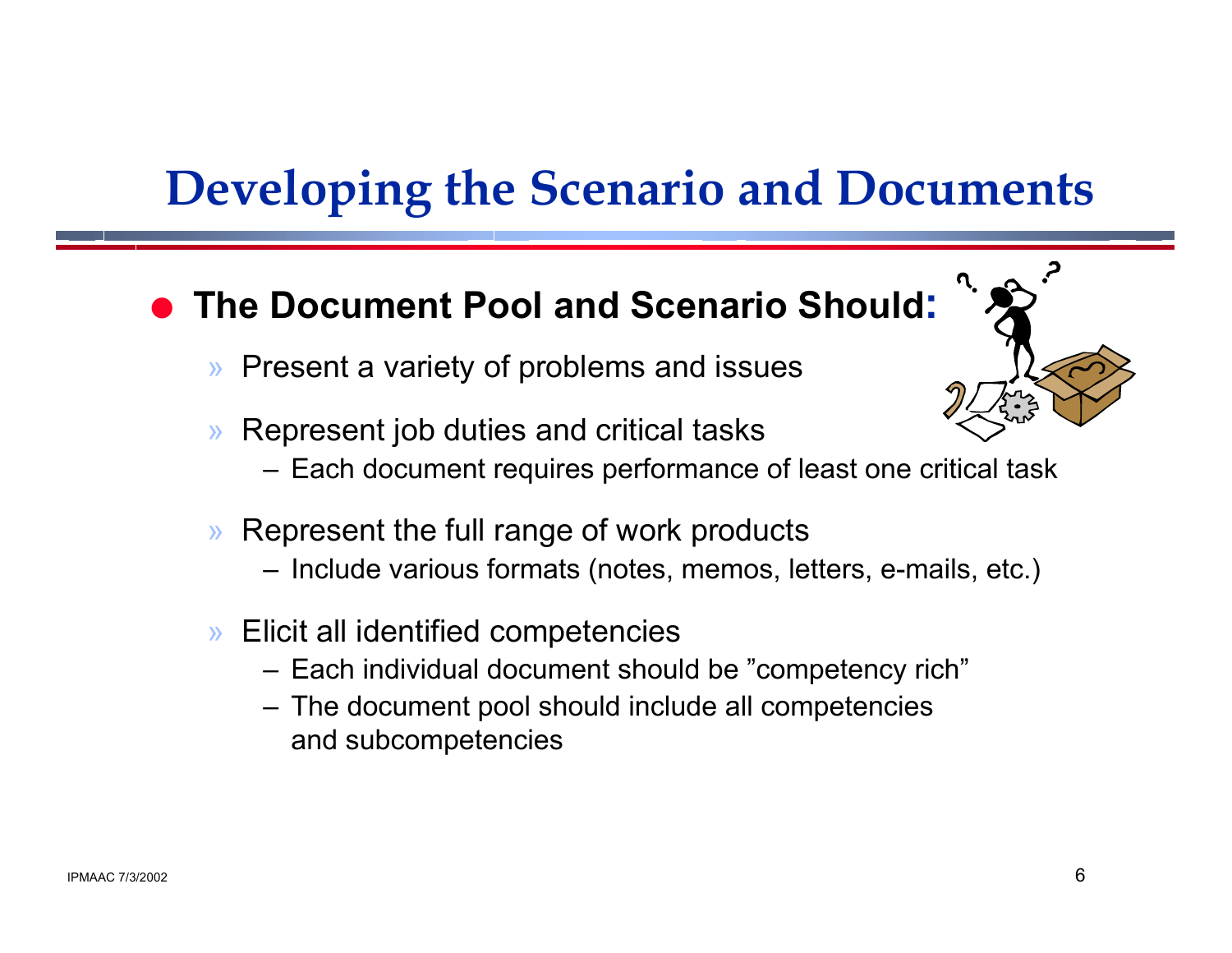# **Sample Document Map**

| Doc.             | <b>Content</b>                  | <b>Format</b> | <b>From</b>                    | <b>Duty</b>               |
|------------------|---------------------------------|---------------|--------------------------------|---------------------------|
| 1                | Welcome                         | <b>Note</b>   | Meg Lindstrom                  |                           |
| $\overline{2}$   | Request to Approve Funds        | Phone Msg.    | <b>SBPA Markowitz</b>          | Budget/Financial          |
| $\overline{3}$   | <b>Information Leak</b>         | <b>Note</b>   | <b>SBPA Markowitz</b>          | <b>PR/Communications.</b> |
| 4                | <b>Surplus Equipment</b>        | E-mail        | <b>ACPA Cook</b>               | Resource Mgmt.            |
| 5                | Morale Problem                  | Memo          | <b>SBPA Quesada</b>            | Personnel Mgmt.           |
| 6                | Coordination of Joint Operation | E-mail        | RAC Kluski, U.S. Customs       | Operations                |
| $\overline{7}$   | Visit from HQ                   | E-mail        | <b>ACPA Cook</b>               | Resource Mgmt.            |
| 8                | Detail of Agent Tyrol           | Memo          | Commander, BORTAC              | Personnel Mgmt.           |
| $\boldsymbol{9}$ | Supervisor Has New Job          | Memo          | <b>HQHRD</b>                   | Personnel Mgmt.           |
| 10               | Request to Appear on TV         | Letter        | <b>KTAK-TV</b>                 | PR/Comm.                  |
| 11               | <b>Harassment Claim</b>         | Memo          | <b>DEO Gatos</b>               | Personnel Mgmt.           |
| 12               | <b>Fuel Tank Leak</b>           | Note & Memo   | <b>SBPA Tyrol</b>              | Resource Mgmt.            |
| 13               | <b>Extended Leave Request</b>   | Memo          | <b>SBPA Quesada</b>            | Operations                |
| 14               | Notification of CPR Training    | E-mail        | <b>Sector Training Officer</b> | Personnel Mgmt.           |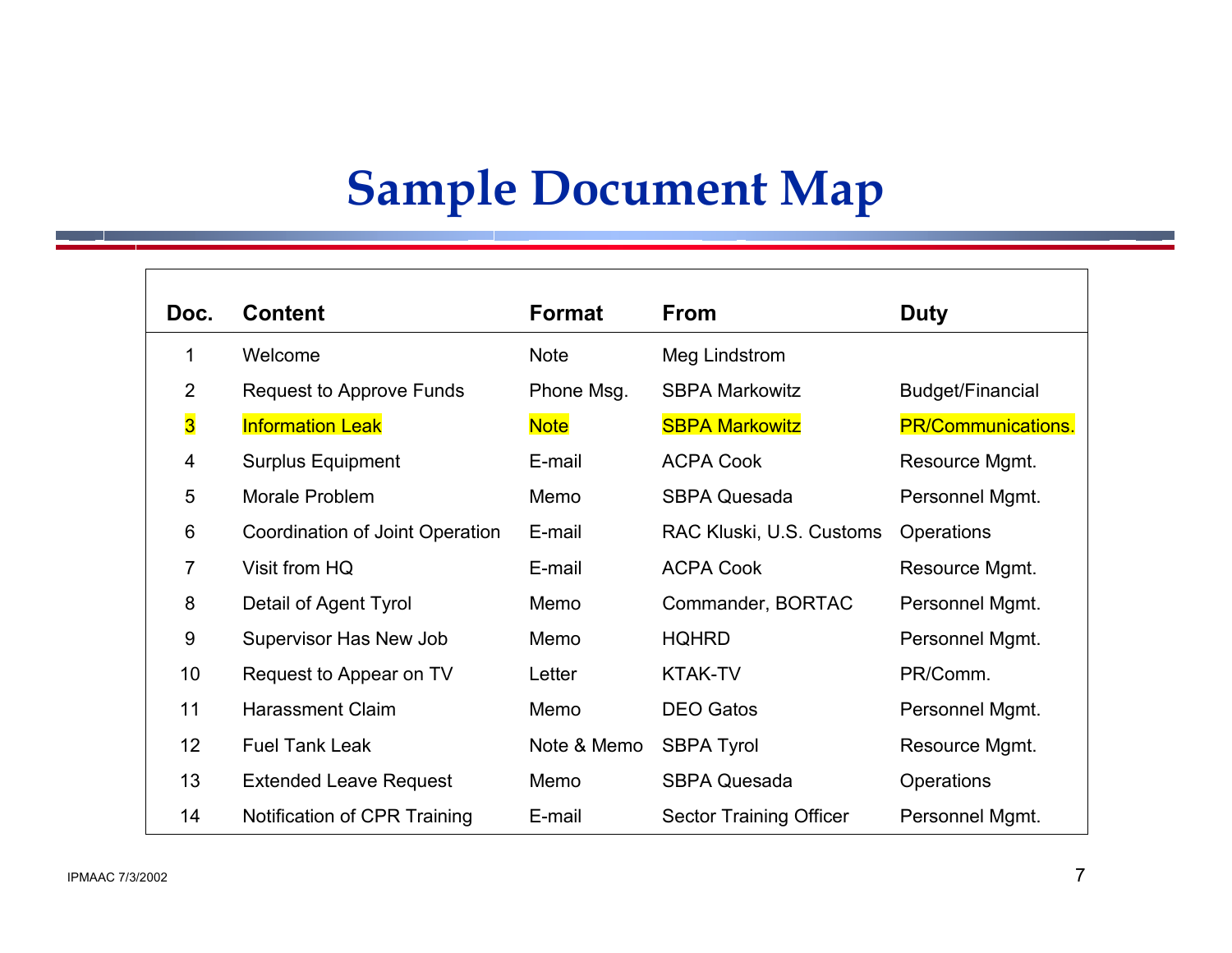## **Reviewing the Scenario and Documents**

O **SMEs Review the Materials for Clarity, Format, Technical Accuracy, and Job-Relatedness**

- »Respond to in-basket materials as "candidates"
- » Review materials
	- Individual review
	- Group consensus

#### O**SMEs Define the Range of Responses**

- »What do I with the document after reading it? *(Managing & Organizing Info)*
- »What decisions need to be made? *(Decision-Making/Problem Solving)*
- »What resources are needed to resolve this issue? *(Planning & Evaluating)*
- »What priority do I give this issue, relative to others? *(Self-Management)*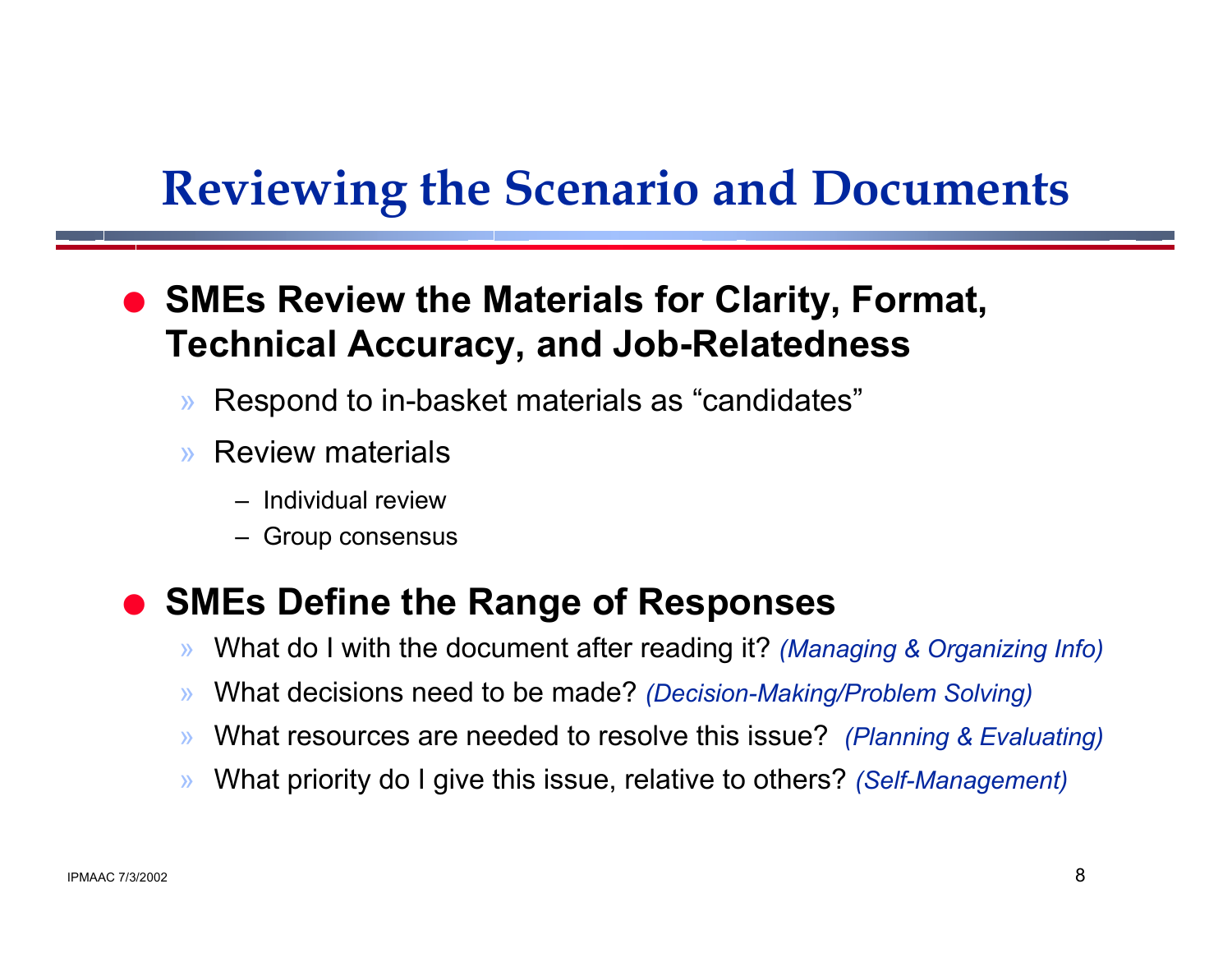## **Writing the Multiple-Choice Items**

#### O**Develop a Competency-Based Taxonomy**

- »Examine the competency definition
- » Break the competency definition into component behaviors (*subcompetencies)*
- » Establish generic behavioral benchmarks for each subcompetency
	- substandard
	- acceptable
	- superior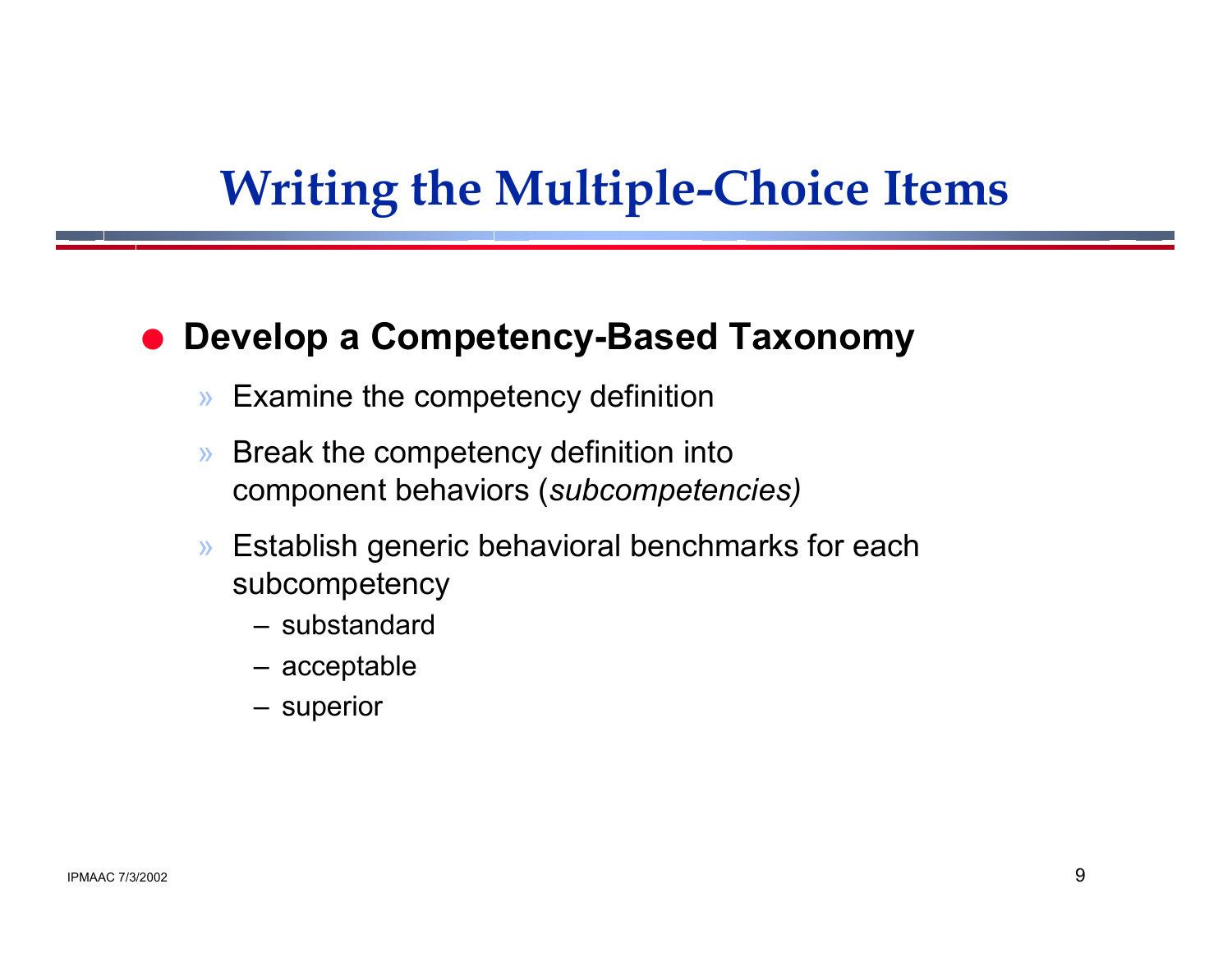## **Example: Subcompetency and Benchmarks from the Competency-Based Taxonomy**

*Decision Making/Problem Solving* - **Identifies problems;** gathers, interprets, and evaluates information to determine its accuracy and relevance; generates and evaluates alternatives; makes sound and well-informed decisions; and commits to action to accomplish organizational goals

Confidential test material. Benchmark not included.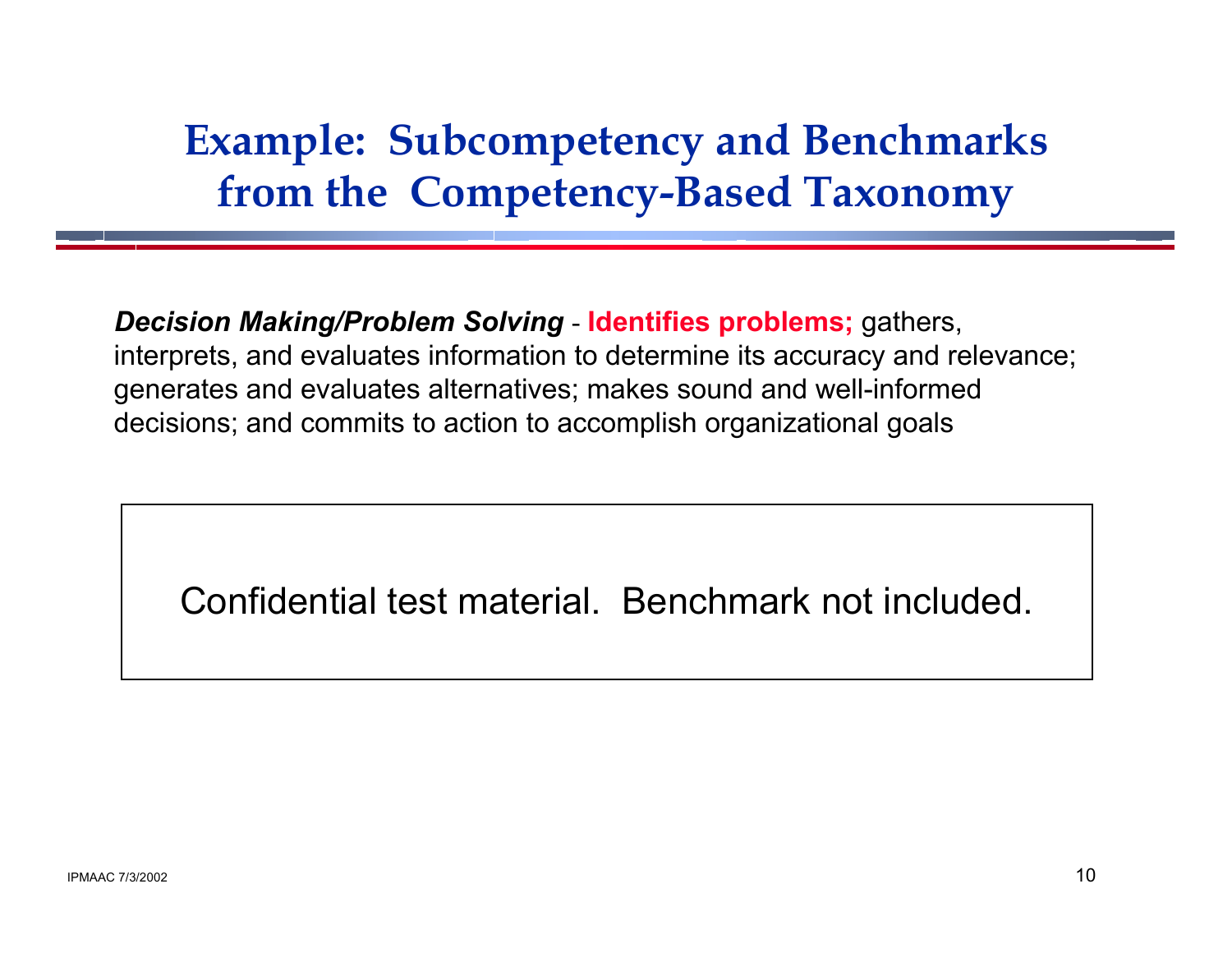## **Writing the Multiple-Choice Items**

#### O**Prepare an Item Development Plan**

- »Ensures competency coverage
- » Specifies the target number of items needed per competency

#### **SAMPLE PLAN**

|                                | # of Items <sup>1</sup> |              |
|--------------------------------|-------------------------|--------------|
| <b>Competency</b>              | <b>Draft</b>            | <b>Final</b> |
| <b>Decision Making</b>         | 25                      | 20           |
| <b>Planning and Evaluating</b> | 25                      | 20           |
| <b>Managing Information</b>    | 25                      | 20           |
| Self-Management                | 25                      | 20           |
| Total                          | 100                     | 80           |

 $1$ Assumes that 2 forms will be developed and that there will be about 40-50% overlap between the forms.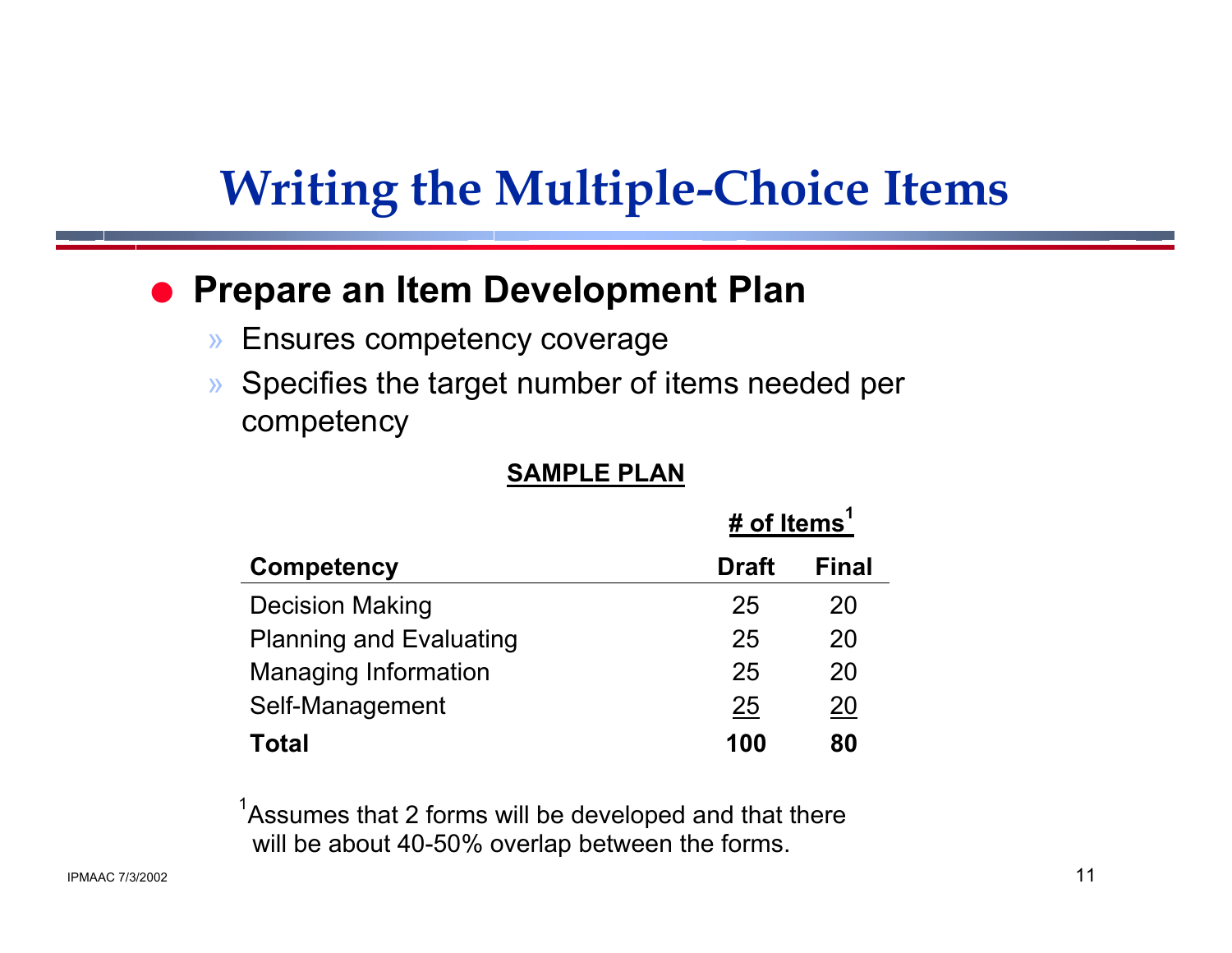## **Writing the Multiple-Choice Items**

### **• Train Item Writers**

- »To use the competency-based taxonomy
- »To adapt SME responses
- »To follow item development guidelines (checklist)

#### O**Prepare Items and Documentation**

- »Generate at least one item per document
- »Prepare item documentation
- » Revise items and documents as needed
	- Revise document to make items plausible
	- Eliminate document if revision fails to produce items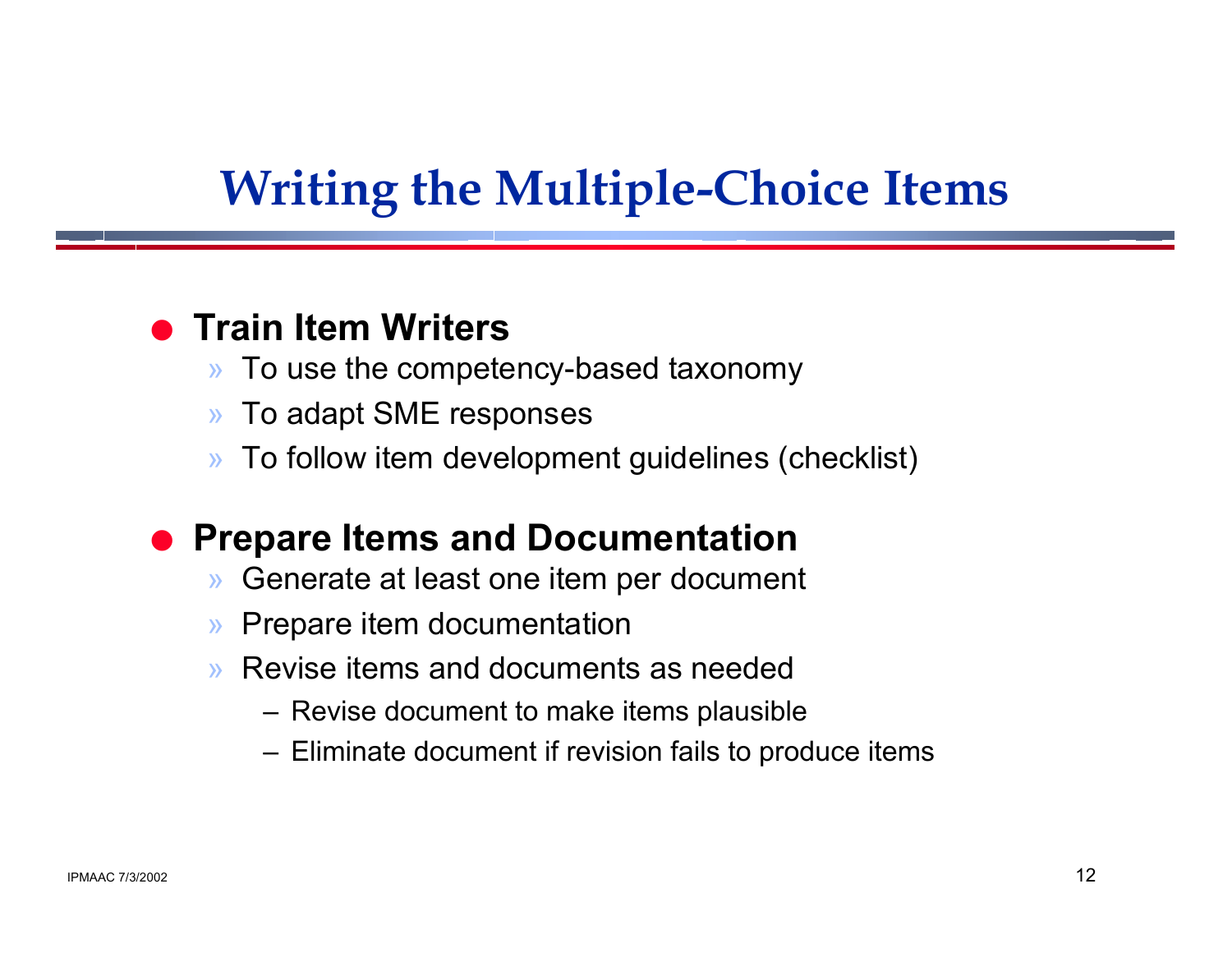## **Example**

## *Writing a Decision-Making Item*

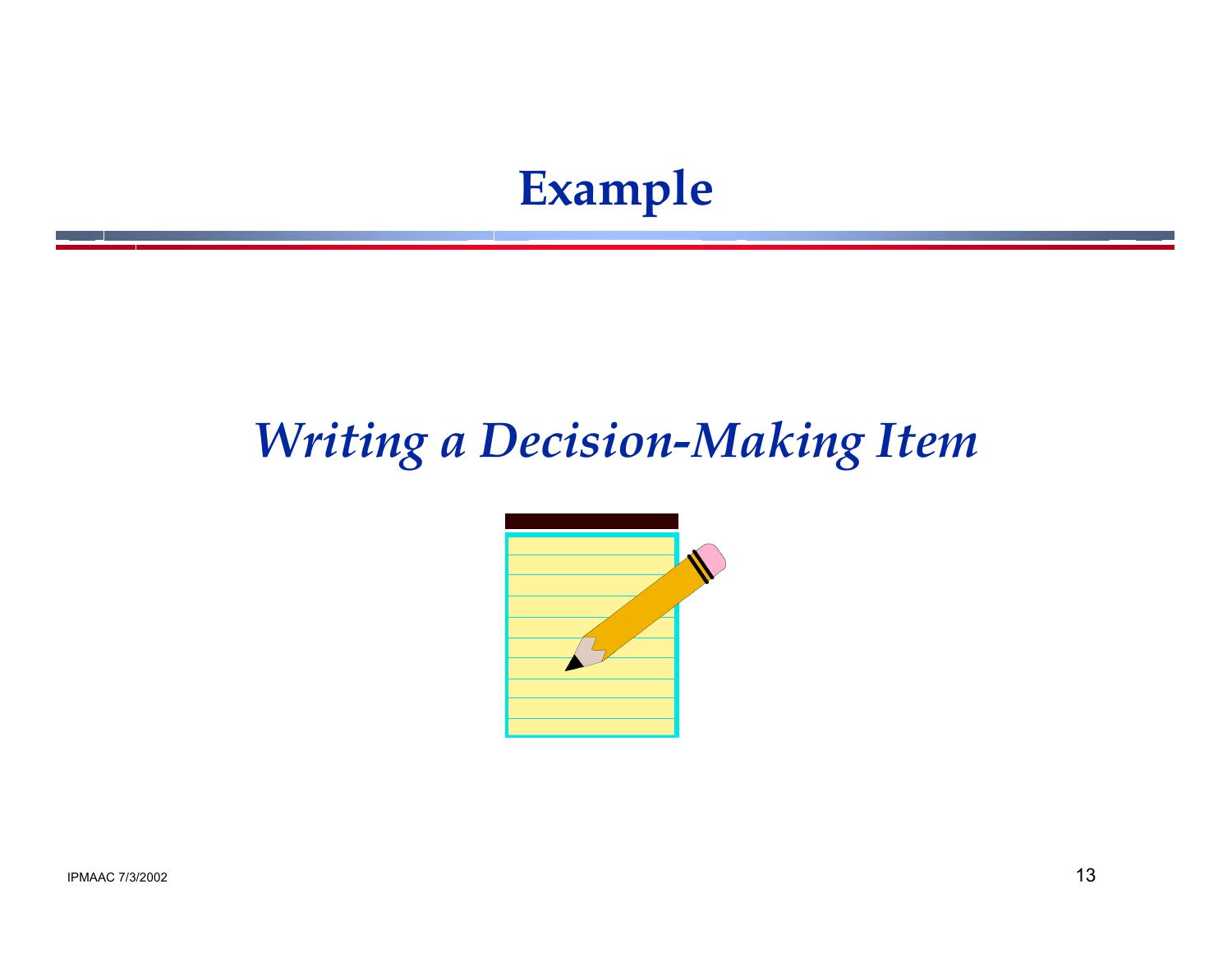## **Example: In-Basket Document #3 and Possible Responses**

#### **FROM THE DESK OF SAM MARKOWITZ**

CPA Cook called me last night from Sector Headquarters. She tried to reach you until about 11:00 p.m., but had not yet returned from your trip. She had just received a phone call from Dick Grady. He hosts the all-night talk show on KNWS-Talk Radio. Dick Grady invited her to appear to respond to his "digs" and then take questions from the public. CPA Cook said that **Dick Grady appears to know much more about our plans for Operation RATTRACK than we have released to the public.** Specifically, he asked CPA Cook to be prepared to comment on our strategy for this week's joint operation with DEA.

CPA Cook told Dick Grady that INS had no comment and asked him where he obtained this information. He told her that he cannotreveal his sources. She asked me to pass this information on to you immediately and to ask you to handle it. I will be on location for the remainder of the day.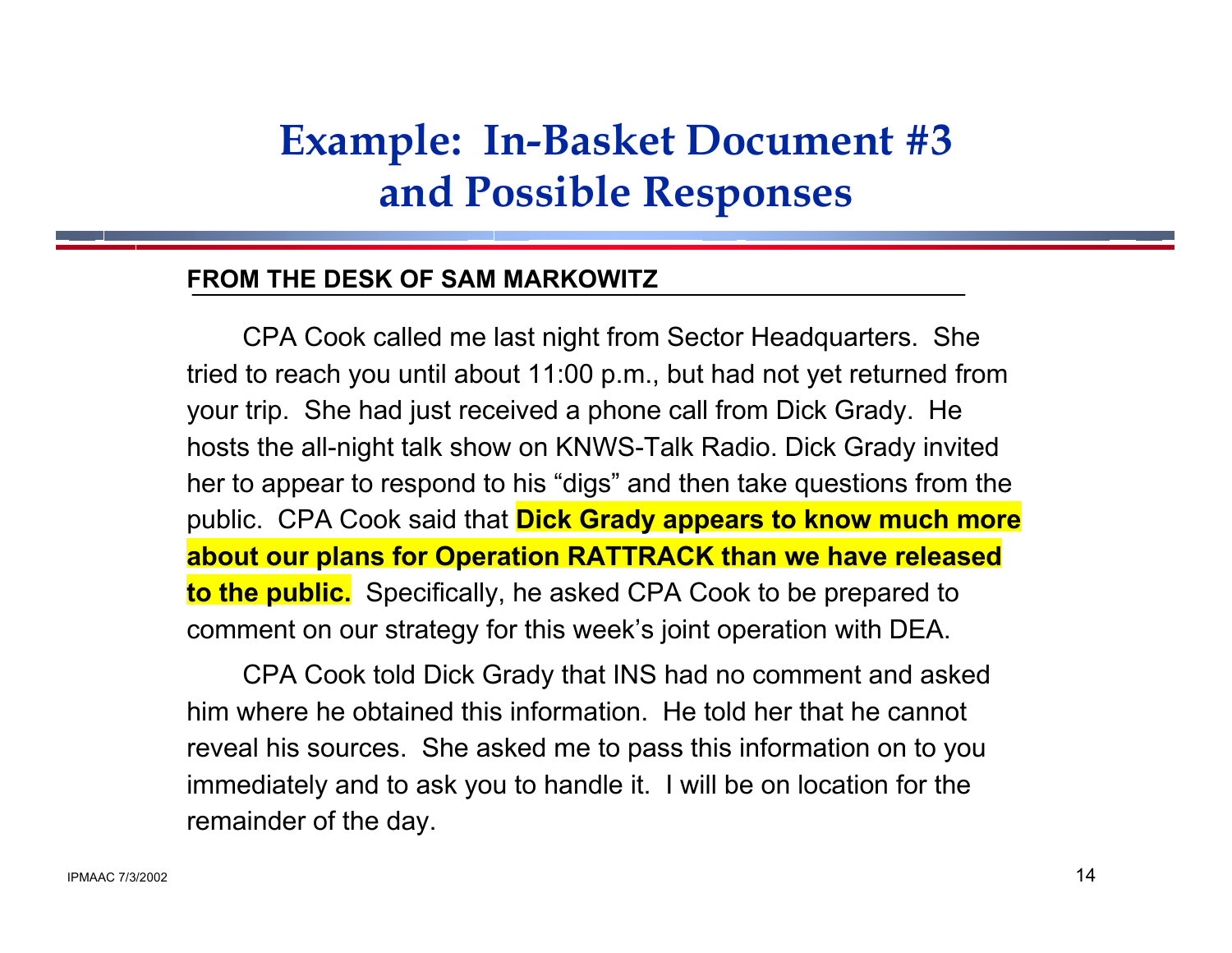## **Example: Multiple-choice Item for Decision-Making**

In Document 3, SBPA Markowitz informs you that a radio talk show intends to ask CPA Cook about Operation RATTRACK. What is the **most critical issue** raised in this document?

- A) Dick Grady's invitation to CPA Cook
- B) SBPA Markowitz's whereabouts for the remainder of the day
- C) CPA Cook's inability to reach you last night
- **D) Dick Grady's knowledge about Operation RATTRACK** \*
	- E) Dick Grady's refusal to divulge the source of his knowledge about Operation RATTRACK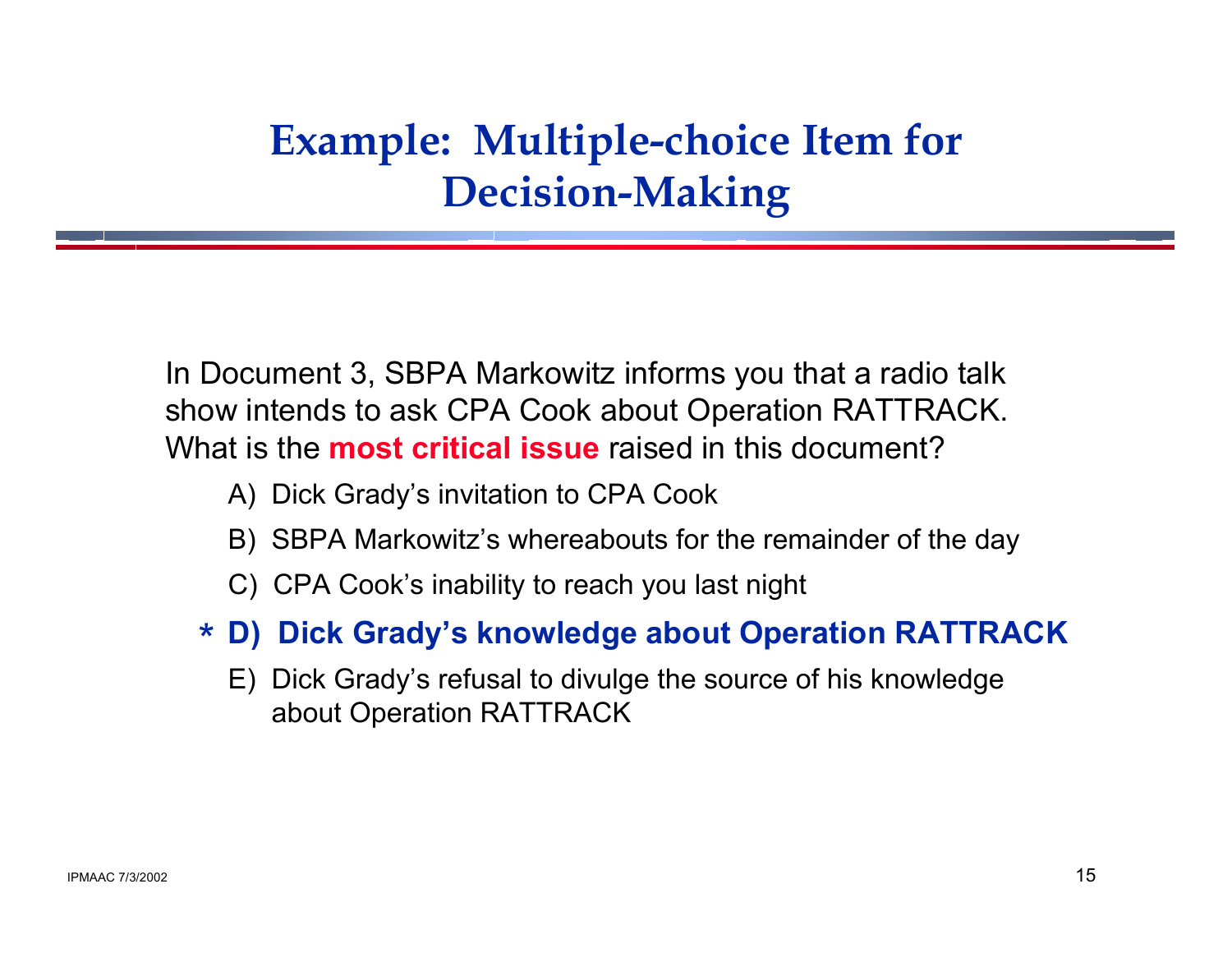# **Reviewing Technical Adequacy**

### $\bullet$  **INS Psychologists Review Items for:**

- » Conformance to taxonomy
- » Format, grammar, and syntax
- » Accuracy of items and distractors
- » Potential "red flags"
	- Policy issues
	- Job knowledge issues
- » Inconsistencies across items
	- Names of characters
	- Names of places
	- Dates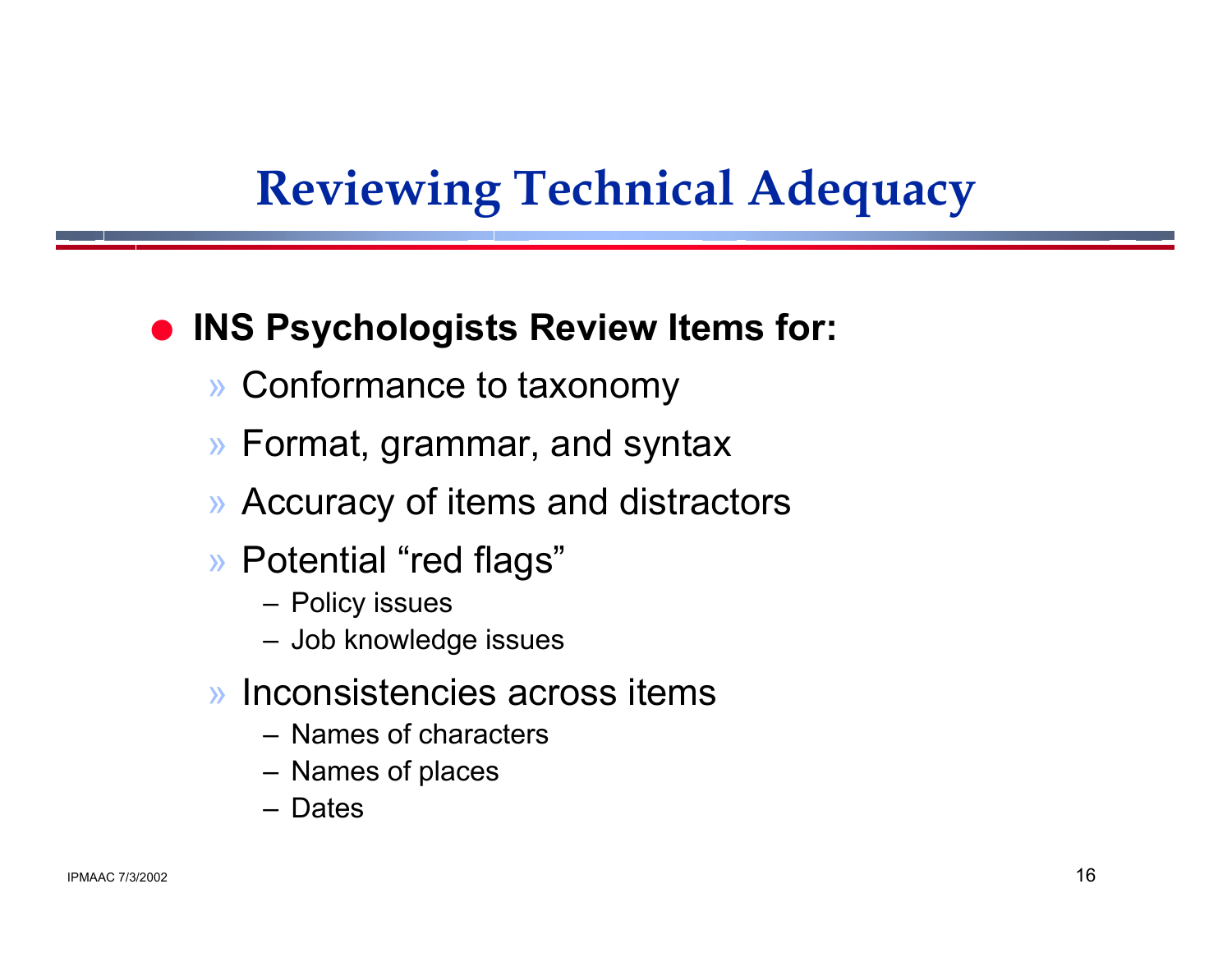# **Reviewing Job-Relatedness & Fidelity**

- O **SMEs Evaluate the Job-Relatedness and Accuracy of the Scenario and Documents**
- O **SMEs Review, Evaluate, and Revise the Multiple-Choice Items and Documentation**
	- » SMEs rate each item independently for
		- Job-relatedness and technical accuracy
		- Clarity and conciseness
		- Plausibility of response options
		- Reliance on localized knowledge or regional policies
		- Scoring of response options
	- » SMEs discuss items, raise problems, suggest revisions to stems, distractors, and documentation
	- »SMEs reach consensus on the disposition each item

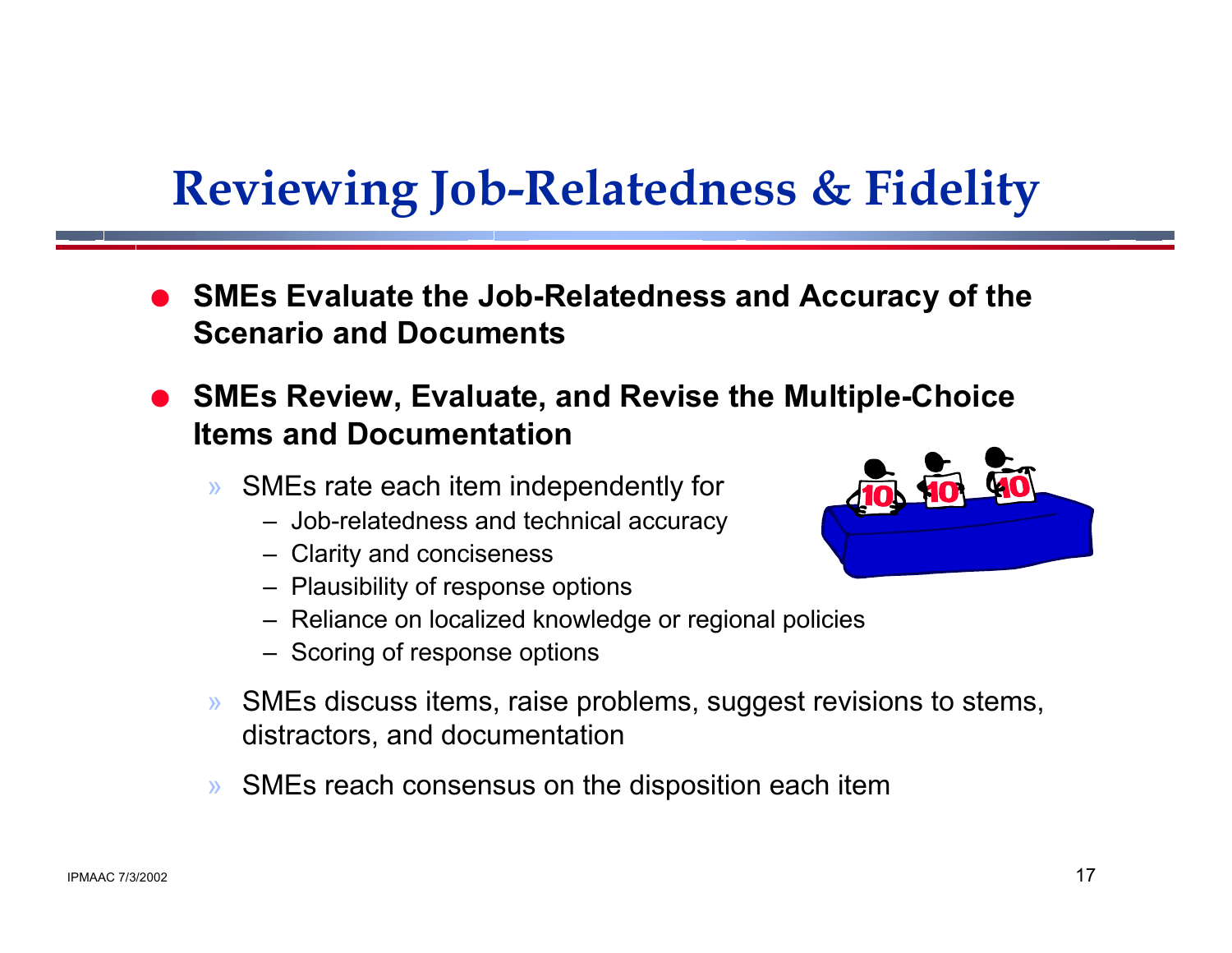## **Assembling the Final Assessment**

### *Developing Alternate Forms: A True Balancing Act*



- Both forms must follow the test plan
- Each document must be addressed by at least one multiple-choice question
	- One question cannot imply the answer to other questions
- Response options should be equally distributed
	- » Each option (A,B,C,D,E) will comprise about 20% of the total
- O Response options should be appropriately sequenced
	- »no more than 3 "A's," "B's," "C's," etc. in a row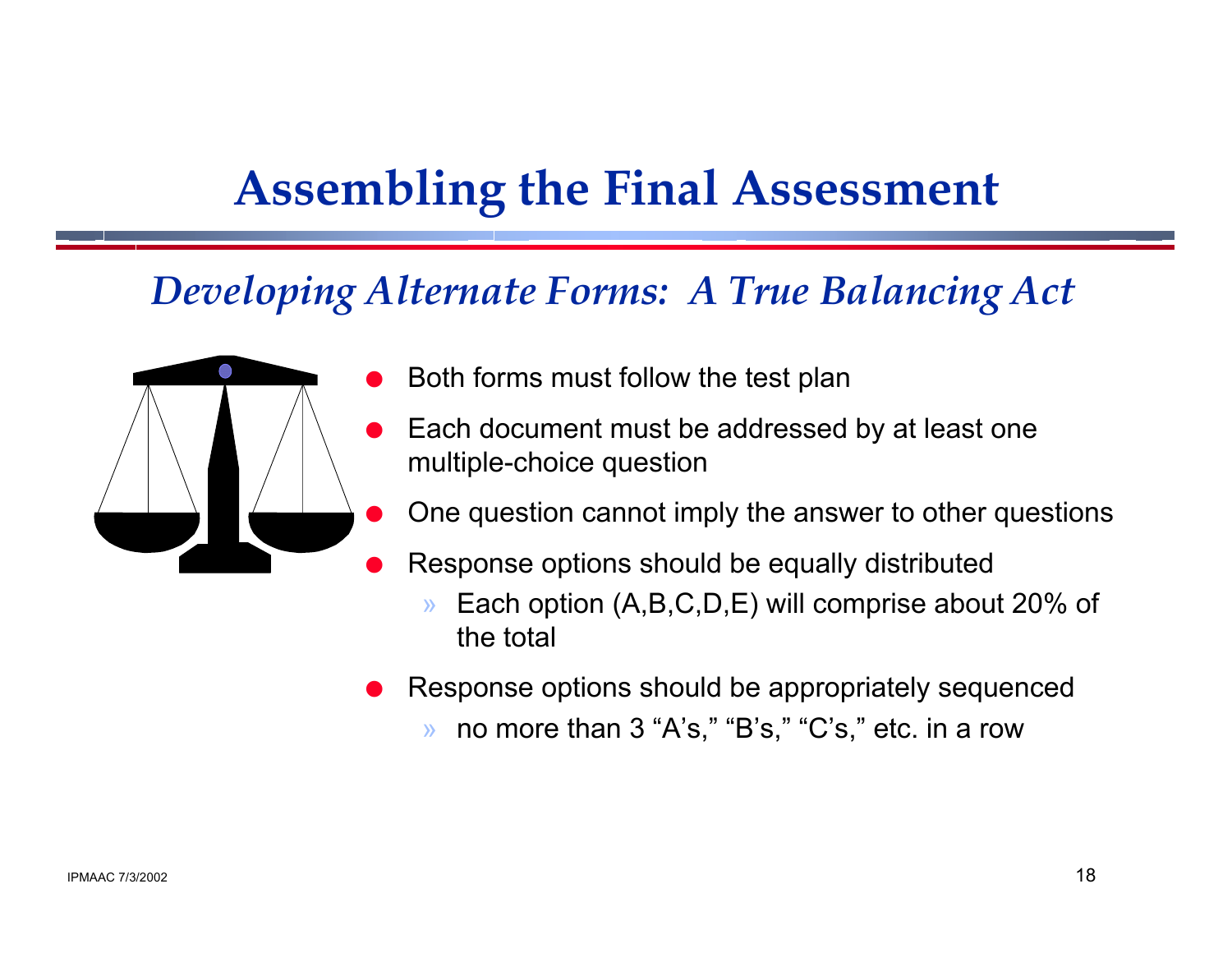## **Reviewing for Policy and Sensitivity Issues**

#### O**R&D Managers Conduct Final Review**

- » Examine introductory materials and documents
	- Sensitivity
		- Conformance to INS-wide policy
		- $\bullet$  Potential bias
	- Grammar, syntax, clarity
- » Review and edit multiple-choice items
	- Correspondence to competency
	- $-$  Independence of response options
	- Grammar, syntax, clarity
- » Review and edit official scoring key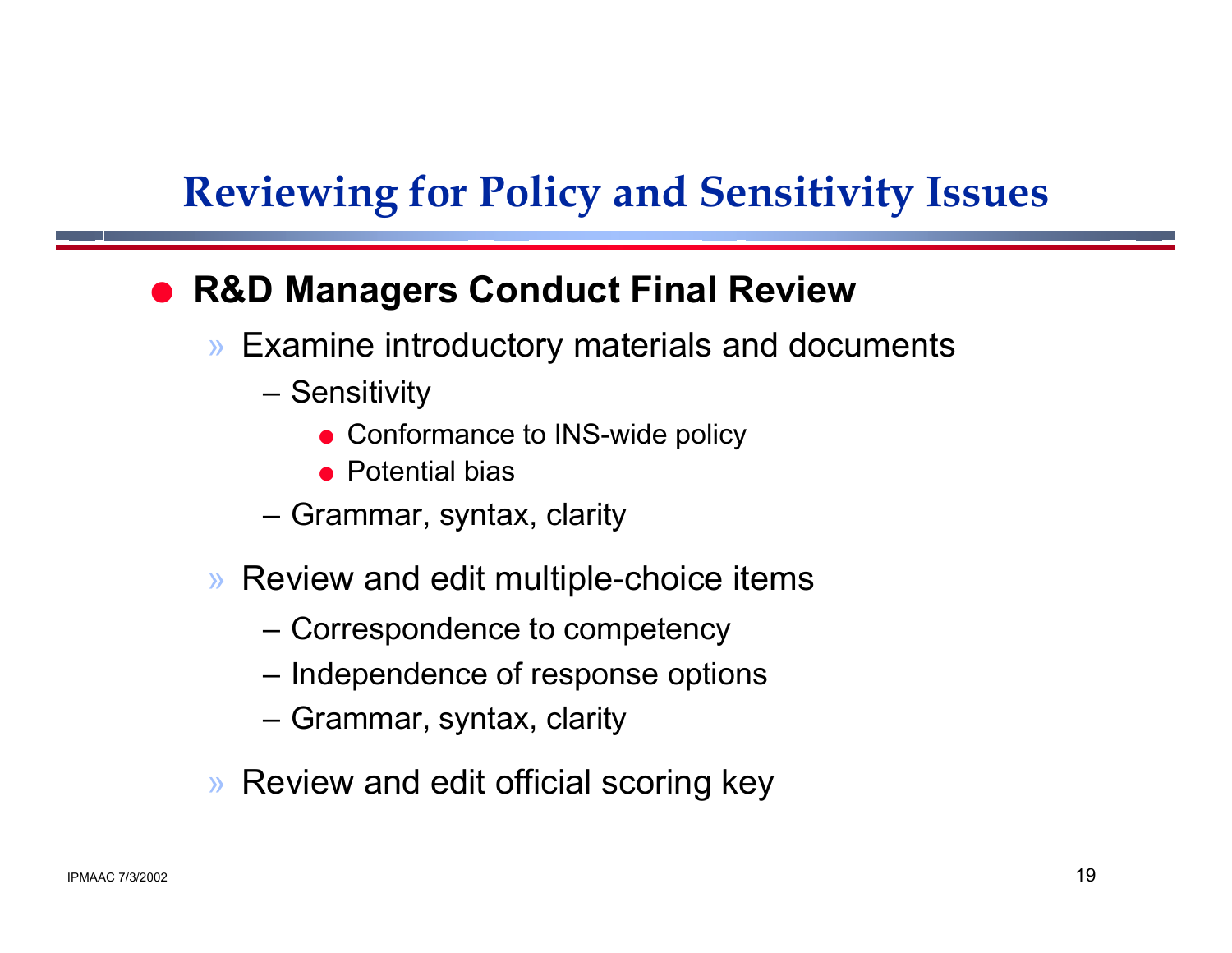## **Preparing for Publication**

### *The Formal Proof: The Ultimate Review*

- **Final Quality Review**
- O Common Mistakes/Inconsistencies
	- »Names of characters
	- »Names of places
	- »**Dates**
	- » Document format elements

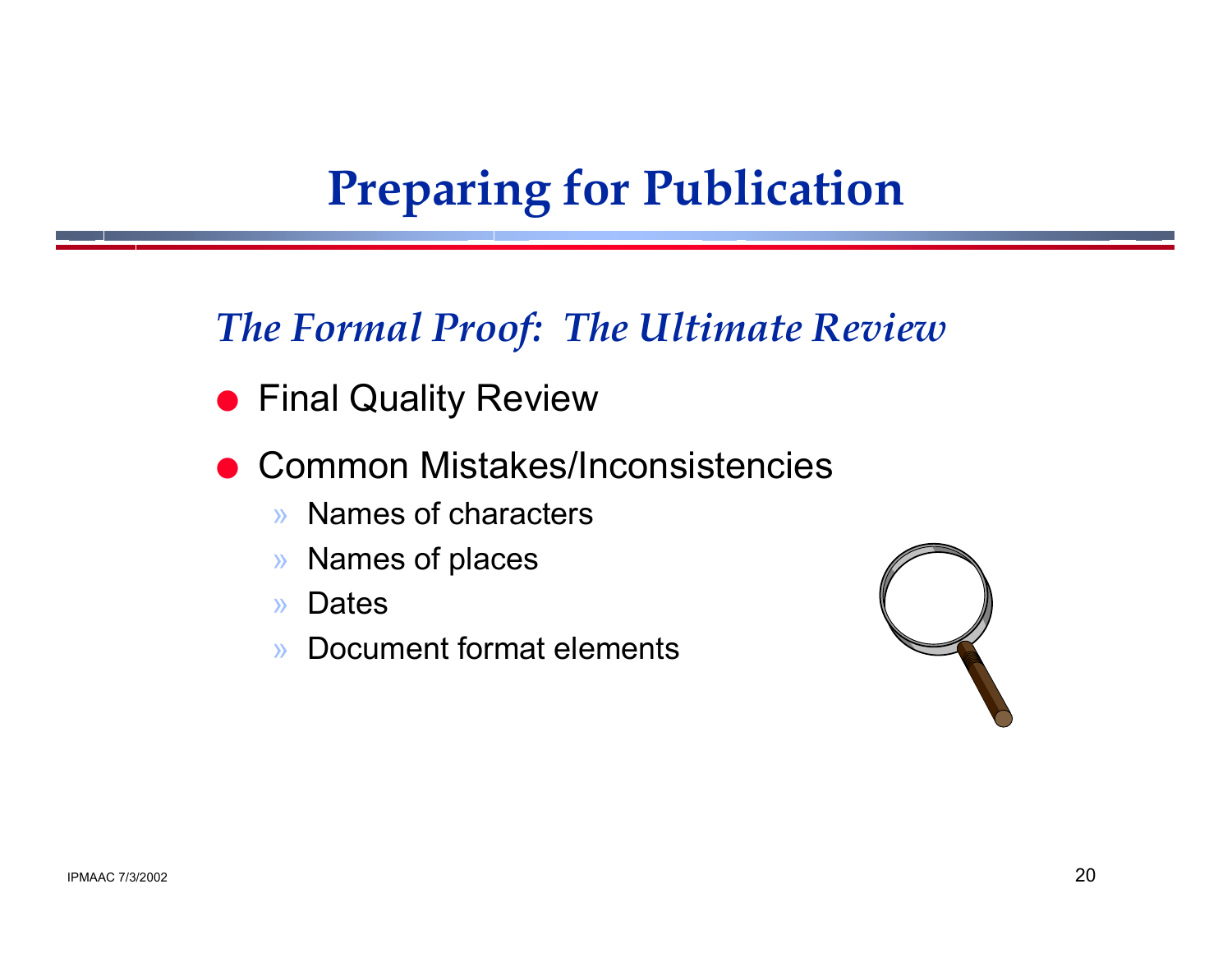# *Reference Materials*

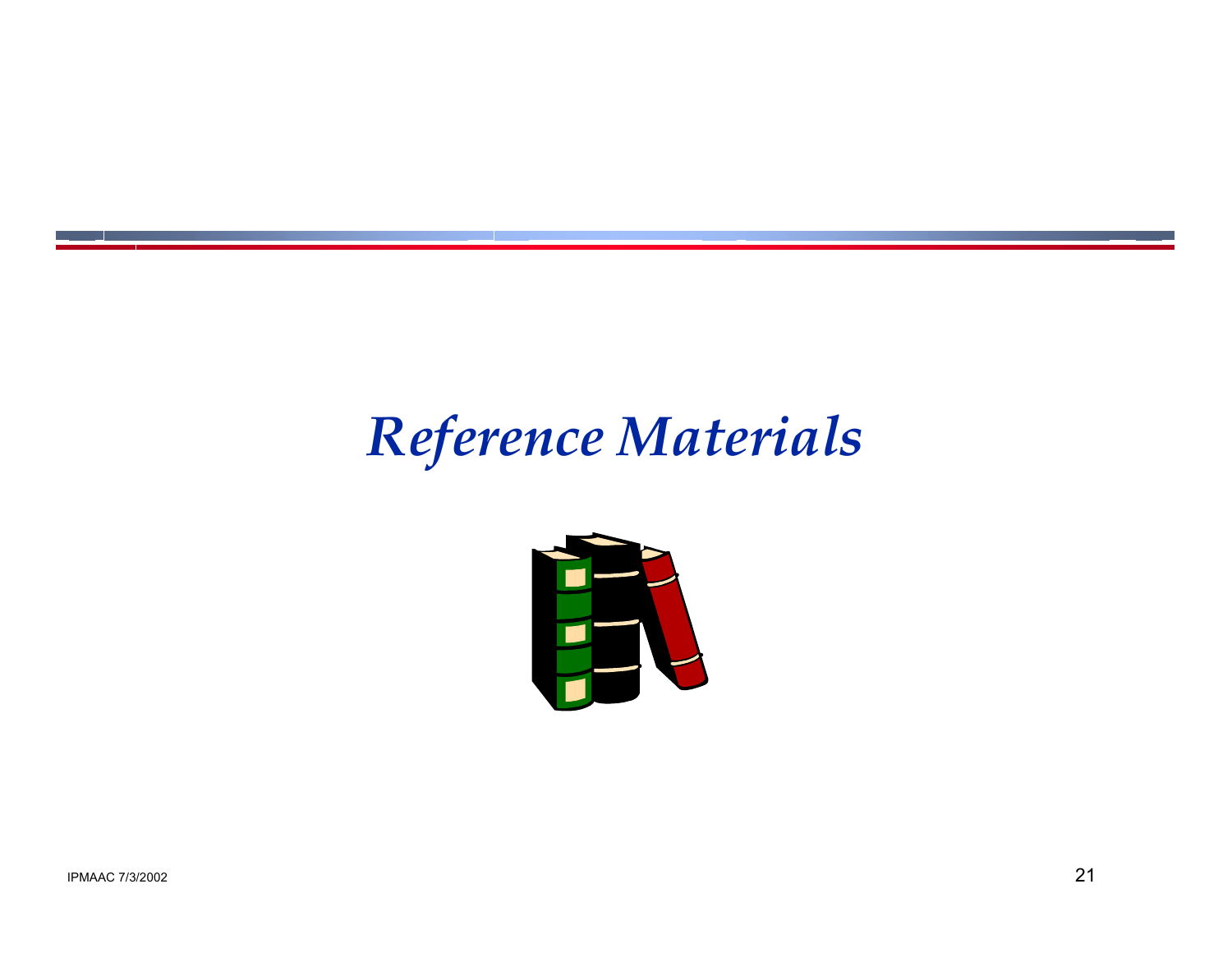## **The In-Basket Competencies** *Administrative Skills*

#### O**Decision-Making/Problem Solving**

» Identifies problems; gathers, interprets, and evaluates information to determine its accuracy and relevance; generates and evaluates alternatives; makes sound and well-informed decisions; and commits to action to accomplish organizational goals

#### O**Planning and Evaluating**

» Organizes work, sets priorities, and determines resource requirements; determines objectives and strategies to achieve them; monitors and evaluates progress against goals

#### O**Managing and Organizing Information**

» Identifies need for information; determines its importance and accuracy, and communicates it by a variety of methods

#### O**Self-Management**

» Shows initiative; sets well-defined and realistic personal goals; monitors progress and is motivated to achieve; manages own time and deals with stress effectively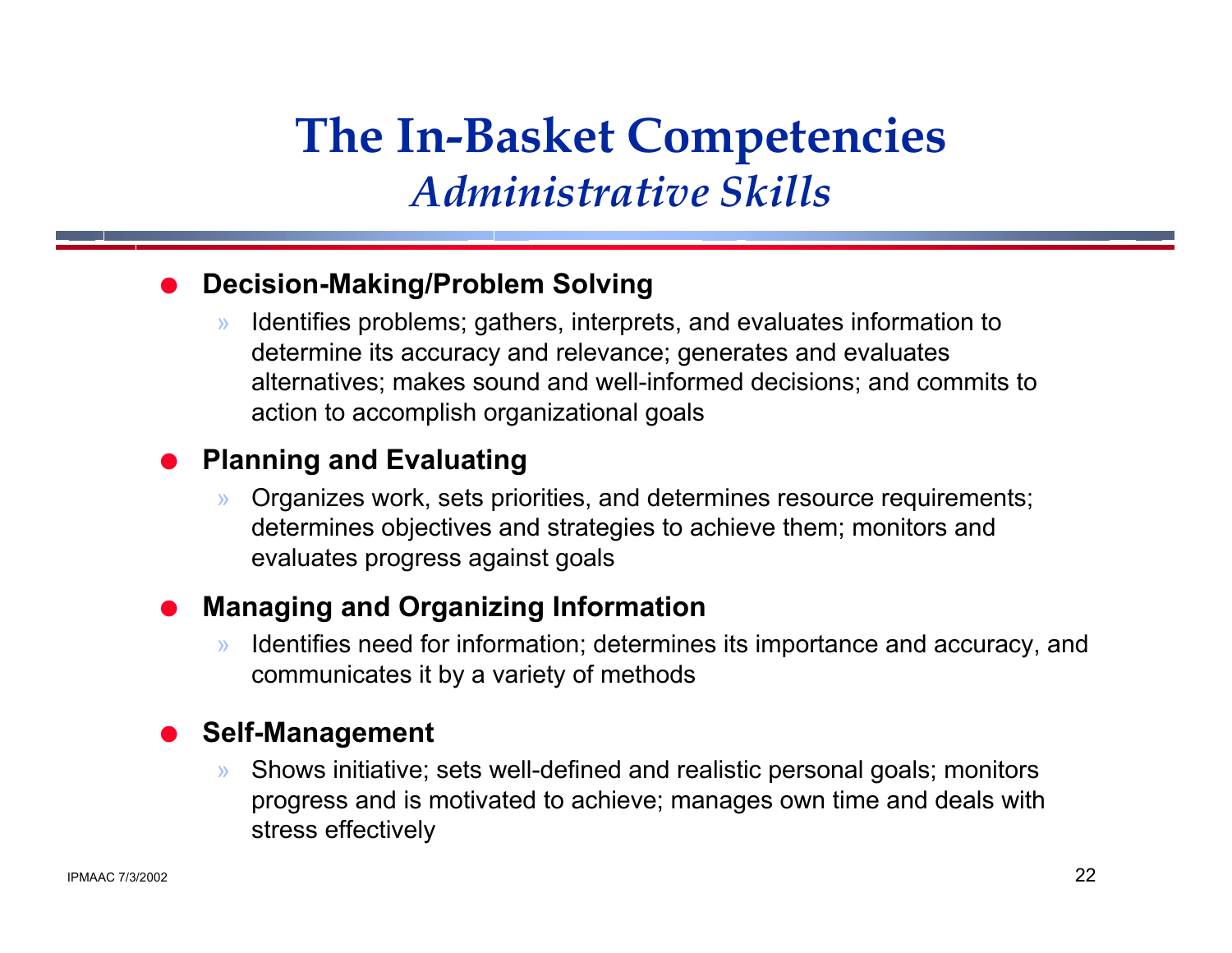## **Sample Competency-Based Item Stems**

### *Item stems follow the competency-based taxonomy*

#### O**Problem Solving and Decision Making**

- »What is the most critical issue raised in this document?
- »What action would you be MOST/LEAST likely to take in response to this issue?

#### O**Planning and Evaluating**

- »What specific steps would you take to resolve the issue in this document?
- »Which of these steps would you take first?. . . last?
- » What indicators would provide the strongest evidence you have dealt with the situation successfully ?

#### O**Managing and Organizing Information**

- »Who else needs the information presented in this document?
- »What should you do with this document once you have read it?

#### O**Self-Management**

- »What priority would you assign to each issue presented in the in-basket?
- »When must each situation be handled?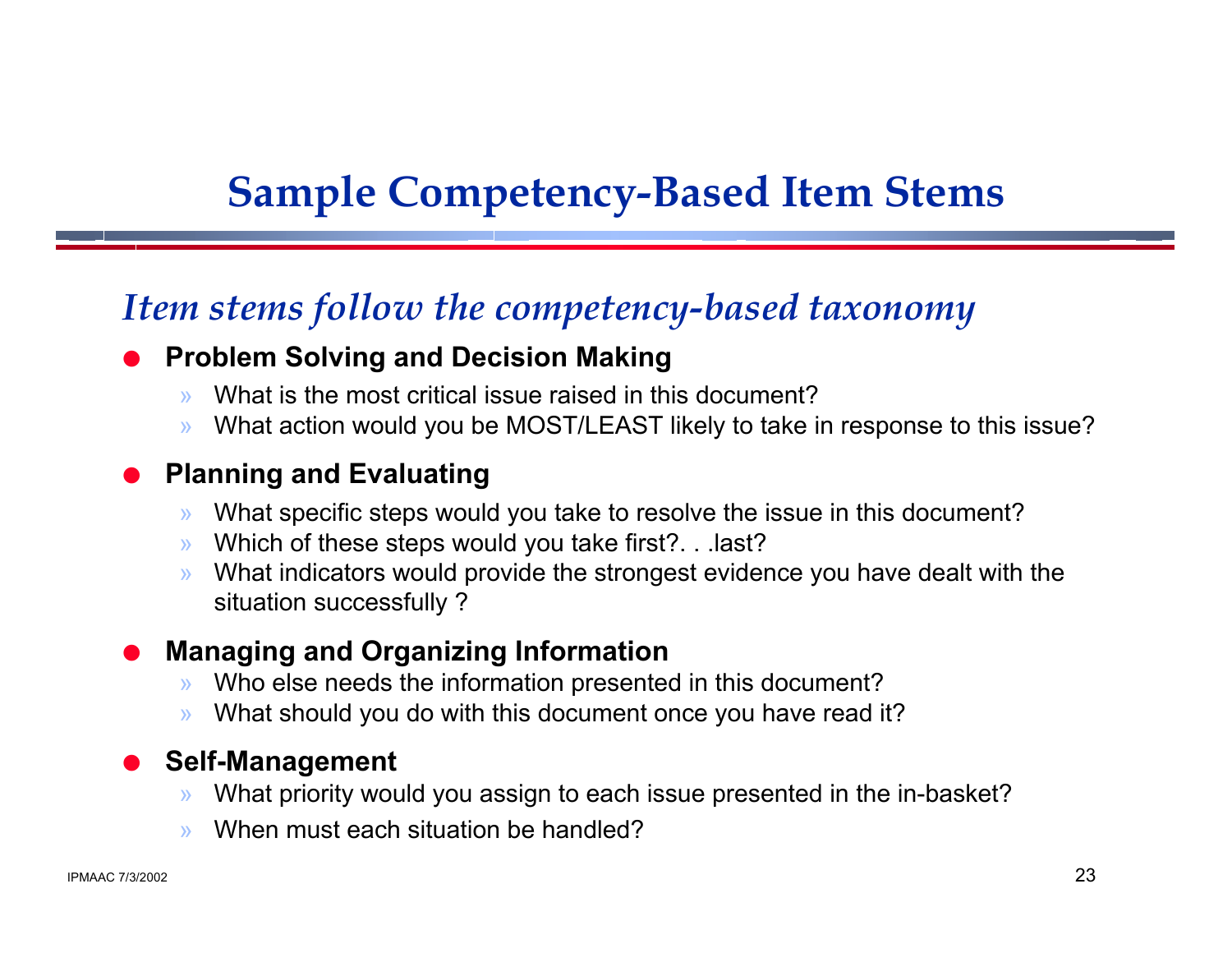### **Item Development Checklist**

#### **The ITEM as a whole should:**

- $\checkmark$  clearly reflect a competency and subcompetency
- $\overline{\mathcal{L}}$  focus on a single problem
	- ♦ the solution can involve several steps but only one question should be asked
- $\checkmark$  be totally independent of all other items for its correct answer
- $\overline{\mathcal{L}}$  be free of cultural, gender, or other biases
	- ♦ the sentence structure and vocabulary should not present any unnecessary challenge to comprehension
	- ♦ unnecessary wording and details should be eliminated from both the stem and alternatives
- $\checkmark$ be printed entirely on one page

#### **The STEM should:**

- $\checkmark$  be self contained
	- ♦ the candidate should be able to answer the question without the alternatives
- $\checkmark$  ask a question that has a definite answer
- $\checkmark$ be clearly worded and free of ambiguity
- $\overline{ }$ be free of irrelevant unnecessary detail
- $\checkmark$  be grammatically correct within itself and in its relationship to each of the alternatives
- $\checkmark$  not provide any grammatical clues to any alternative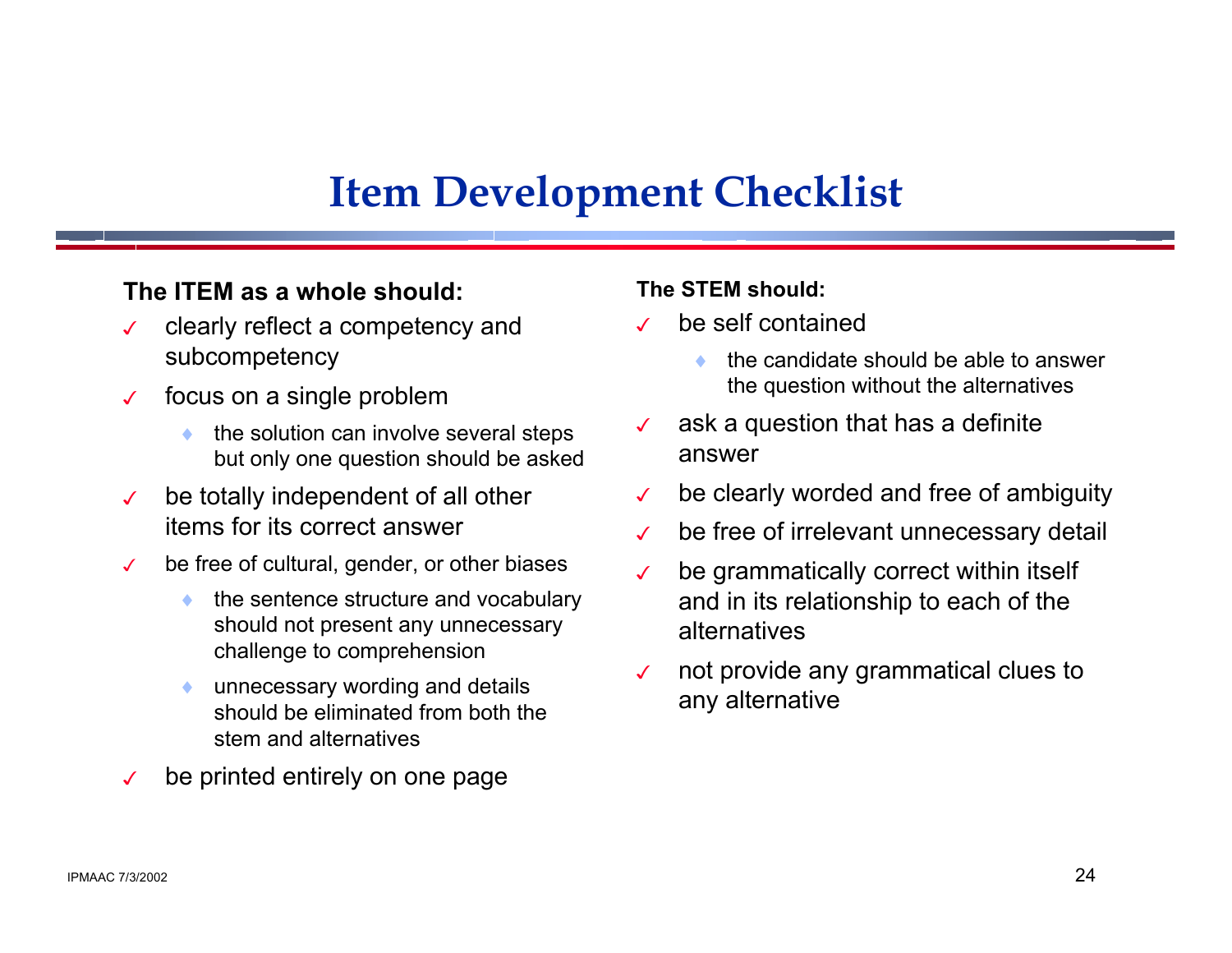### **Item Development Checklist (Continued)**

#### Each **RESPONSE OPTION** should

- $\checkmark$  be appropriate to the question asked or implied by the stem
	- $\bullet$  Do not include irrelevant options because it is too difficult to come up with a fifth option
- $\checkmark$  be grammatically consistent with the stem and parallel in form
- $\checkmark$  be independent; response options should not overlap with other response options
- $\checkmark$  be stated as briefly and simply as possible
- $\checkmark$ be plausible

In addition, when preparing **RESPONSE OPTIONS:**

- $\mathcal{L}$ avoid the use of trickery
- $\overline{\mathcal{L}}$  always use the same number of alternatives
- $\checkmark$  avoid stating correct answer in greater length (or keep all alternatives as close to the same length as possible
- $\mathcal{L}$  Place words that are common to all the alternatives in the stem
- $\checkmark$  avoid absolute terms like "always" and "never"
- $\checkmark$  refrain from using "all of the above" or "none of the above"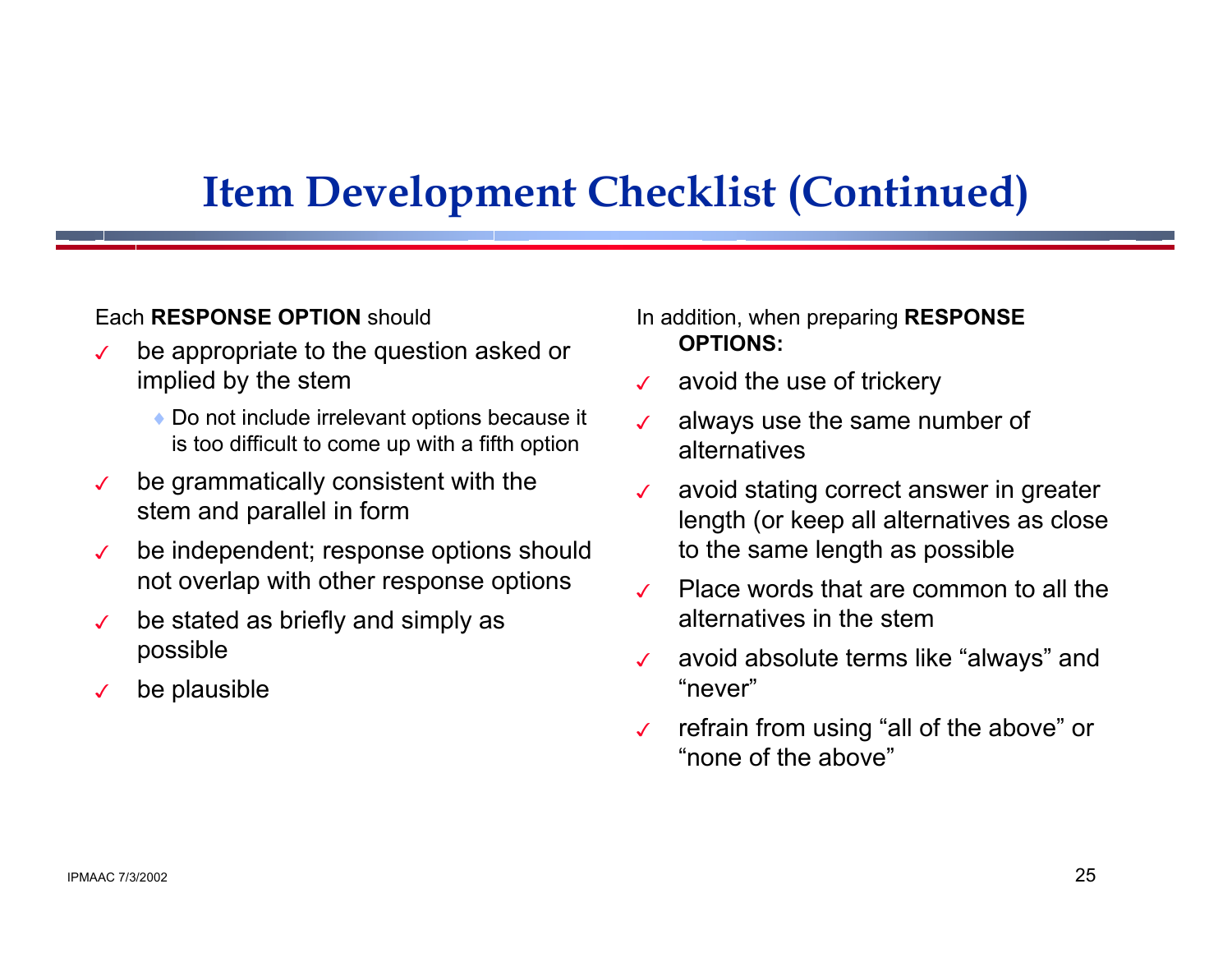### **Item Development Checklist (Continued)**

When developing the **ITEM KEY**:

- $\overline{\mathcal{L}}$  Make certain that the intended answer is only the only correct answer or clearly the best answer
- $\checkmark$  Vary the distribution of keyed items in a random manner
- $\checkmark$  Arrange response options in ascending or descending order
- $\checkmark$  Make sure that every item is independent of every other item
- $\overline{\mathcal{L}}$  Assign the same number of points to each item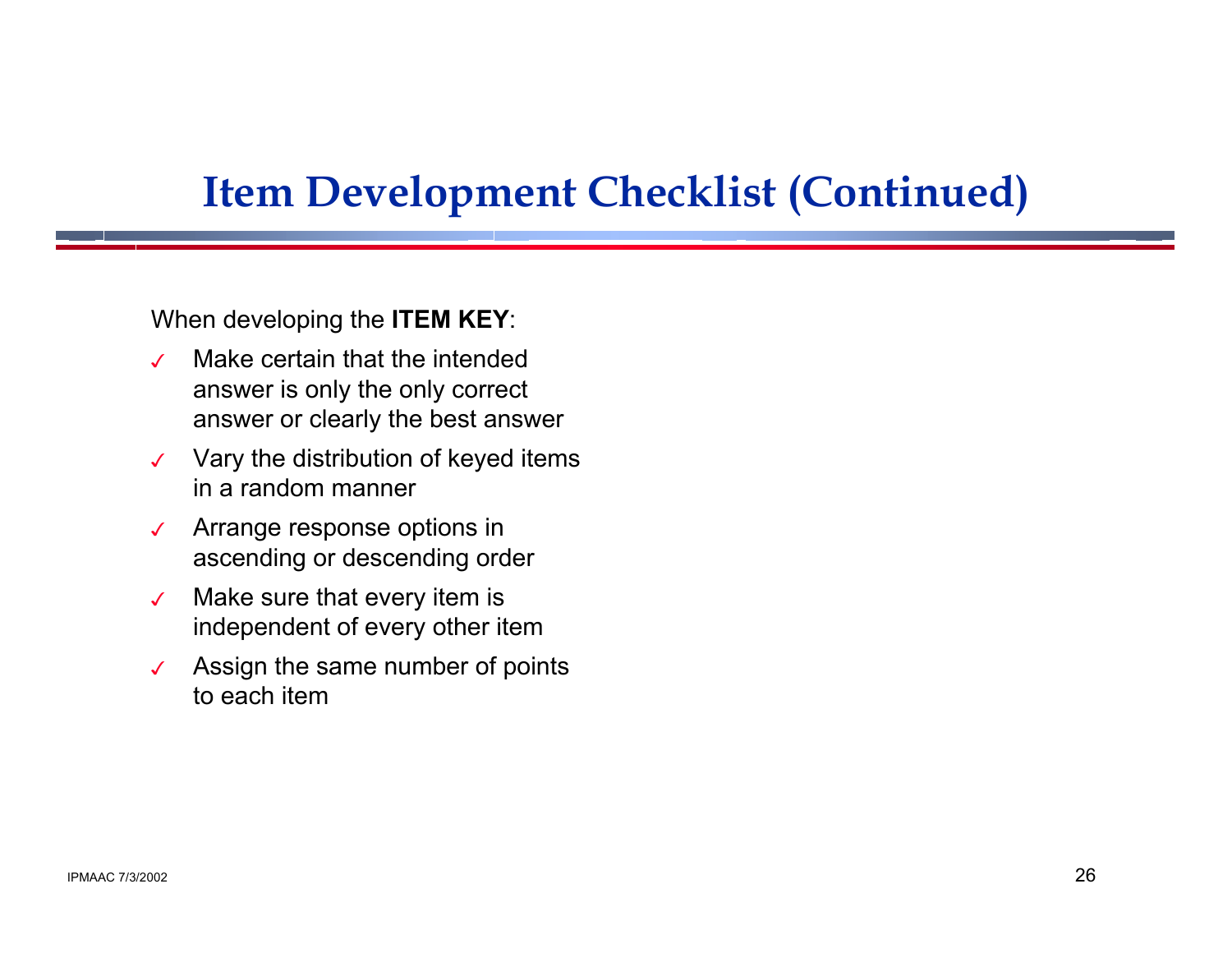### **References**

- Anastasi, A. (1988) *Psychological Testing* (6<sup>th</sup> ed.). New York, NY: Macmillan Publishing Co.
- Frederiksen, D.R., Saunders, & Wand, B. (1957). The in-basket test. *Psychological Monographs, 71,* 9, (whole no. 438).
- Gronlund, Norman E. (1988). *How to construct achievement tests* (4th ed.). Englewood Cliffs, NJ: Prentice-Hall, Inc.
- Hakel, M.D. (Ed) (1998). *Beyond multiplechoice: Evaluating alternatives to traditional testing for selection.* Mahwah, NJ: Lawrence Erlbaum Associates, Inc., Publishers.
- Haladyna, T.M. (1999). *Developing and validating multiple-choice test items* (2nd ed.). Mahwah, NJ: Lawrence Erlbaum Associates, Inc., Publishers.

Kesselman, G.A., Lopez, F.M., & Lopez, F.E. (1982). The development and validation of a self-report scored in-basket test in an assessment center setting, *Public Personnel Management. 11,* 228-238.

Lopez, F.M. (1966) *Evaluating executive decision making: The in-basket technique.* AMA Research Study 75. New York: American Management Association.

Schippmann, J.S., Prien, E.P., & Katz, J.A.(1990). Reliability and validity of inbasket performance measures. *Personnel Psychology, 43,* 837-859.

U.S. Department of Labor (1978) *Uniform Guidelines On Employee Selection Procedures* (Part 60-3).